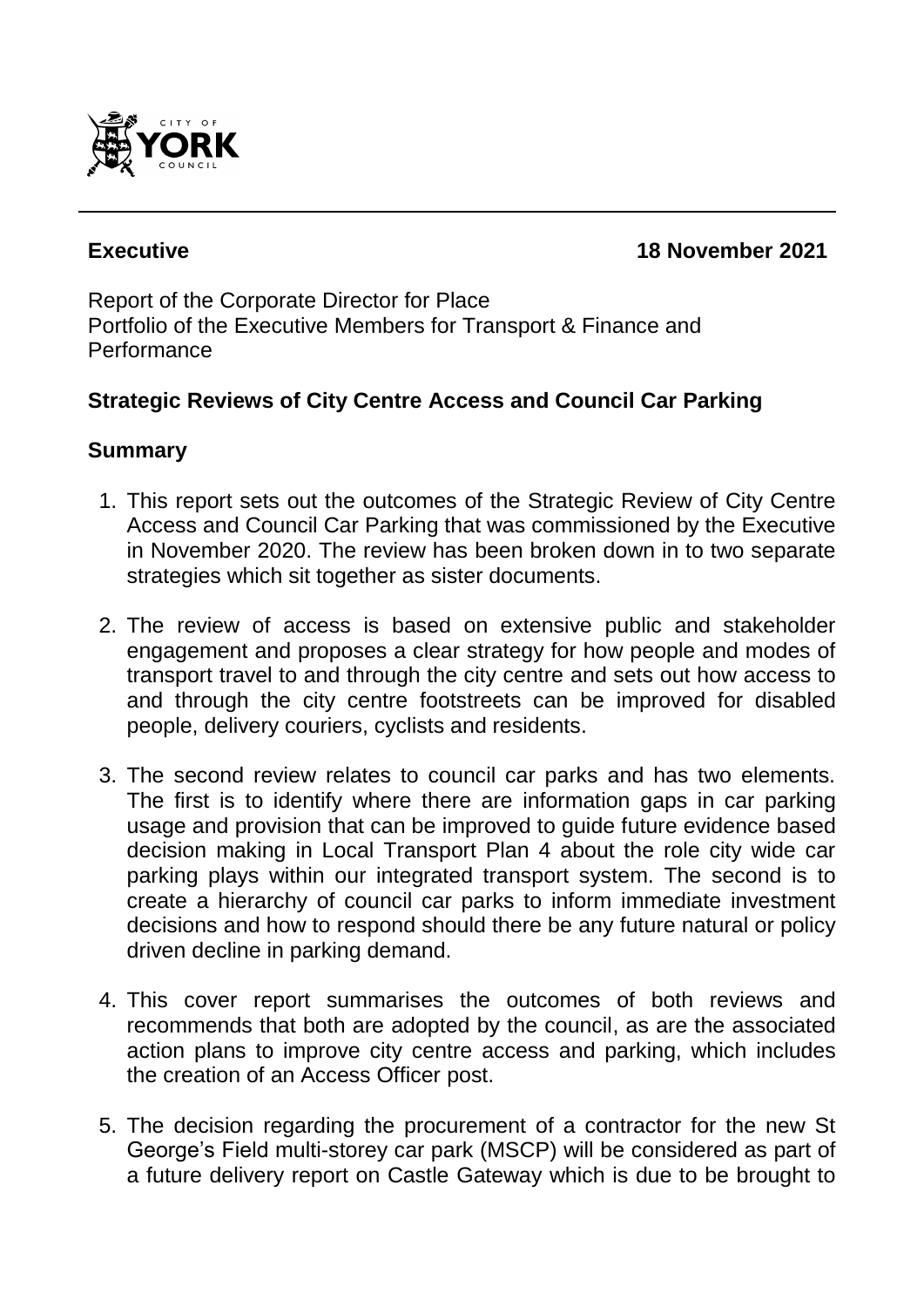Executive in February, including consideration of the outcome of the parking review.

#### **Recommendations**

- 6. The Executive is asked to:
	- 1) Approve the Strategic Review of City Centre Access and associated Action Plan (Annex 1), including the creation of an Access Officer post

**Reason:** *To agree a clear strategy for access to and through the city centre footstreets and approve the action plan (subject to the success of identified funding bids) to implement the improvements to access that have been developed through public and stakeholder engagement*

2) Approve the City Centre Access model set out in the Strategic Review of City Centre Access as a key principle in Local Transport Plan 4

**Reason:** To ensure the council's strategic priorities are aligned and consistent

3) Approve the Strategic Review of Council Car Parking and associated Action Plan (Annex 2)

**Reason:** *To allow the council to define and invest strategically in its priority car parks and to inform future decisions on which car parks could be used for alternatives uses should future parking demand decline through either market conditions or policy based decisions* 

4) Note that a future report on whether to re-commence the paused procurement of a contractor to build St George's Field MSCP will be brought to Executive as part of a wider delivery update on the Castle Gateway project in February 2022

**Reason:** *To consider whether to proceed with St George's Field MSCP in light of the outcomes of the Strategic Review of Council Car Parking, a review of the business case, and the wider progress of the masterplan*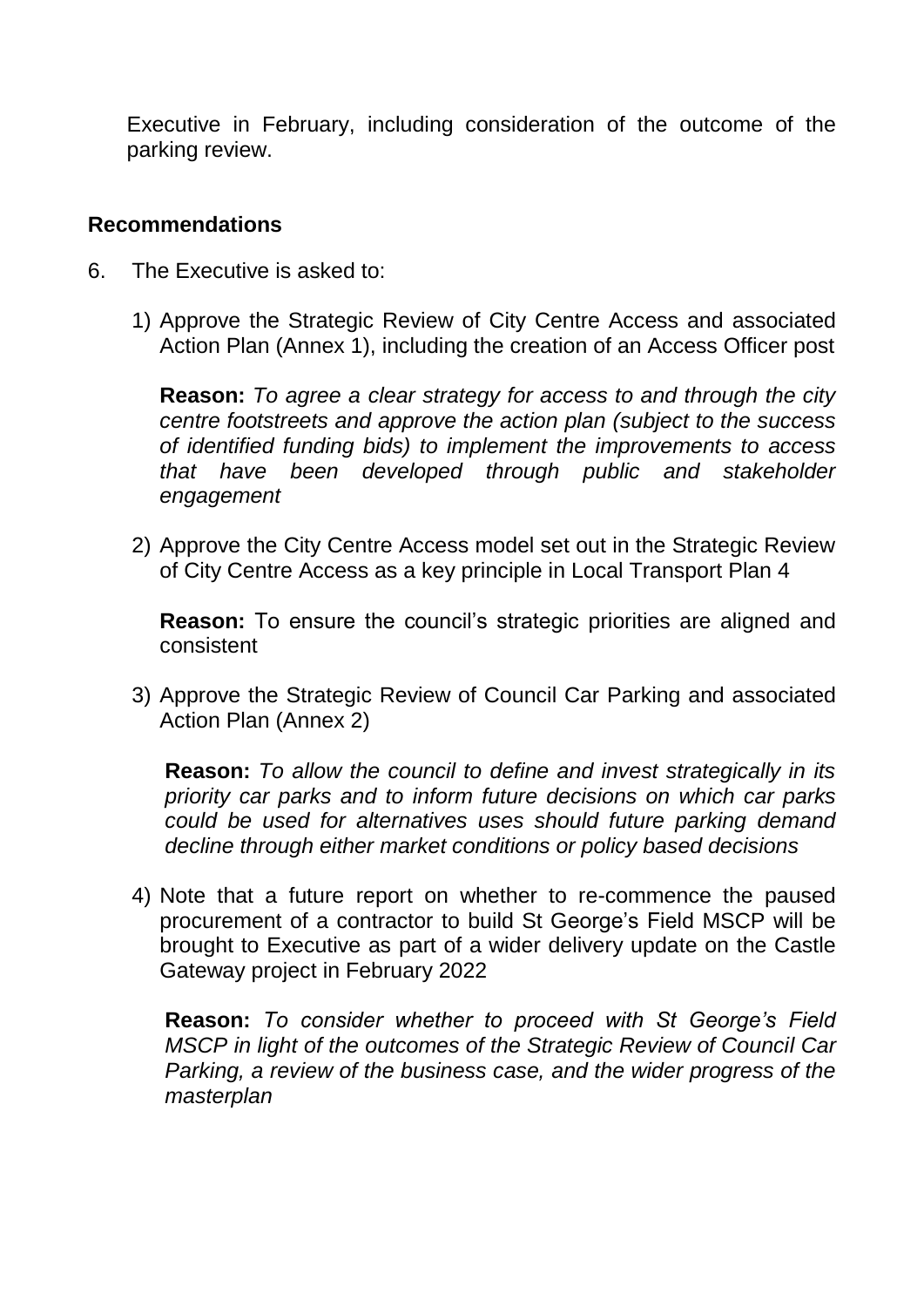# **Background**

- 7. In November 2020, Executive instructed officers to undertake a strategic review of the city centre access and parking, to be completed by summer 2021. The review was commissioned at the same time as the Executive's decision to commence the statutory consultation on extending the geography of the pedestrianised footstreet area - this is a separate decision that will be also considered by the Executive on the same agenda.
- 8. The main purpose of the access element of the review was to explore through public and stakeholder engagement how access could be improved to and through the footstreets - regardless of their geographical extent – with a particular focus on disabled people, cycling and escooters, deliveries, taxis and residents who live within the footstreets.
- 9. The parking review is linked to the above, in understanding and identifying improvements for disabled parking, but also has a separate purpose to improve evidence bases on the role of parking in the city and guiding immediate investment decisions. This was closely related to the decision by the council's Executive to pause the procurement of a construction contractor to build the new St George's Field multi-storey car park (MSCP) as part of the Castle Gateway regeneration masterplan until the impact of Covid on parking demand had become clear.
- 10. The purpose of the MSCP is to consolidate two large surface car parks in to a smaller more land efficient car park, reducing the overall number of spaces, moving car journeys outside the inner-ring road and allowing Castle Car Park and the remainder of St George's Field to be replaced with new public parks and event spaces. Whilst the MSCP received planning permission in January 2021 the Executive had decided to pause the procurement process until the impact of Covid on car parking demand had been understood and the review of car parking was complete to understand whether St George's Field was identified as a priority location for city centre car parking.
- 11. Both reviews are annexes to this report but the outcomes are summarised in the following sections.

## **Strategic Review of City Centre Access**

12. The review followed the council's 'My' approach to public engagement that has been successfully pioneered on other projects and issues in the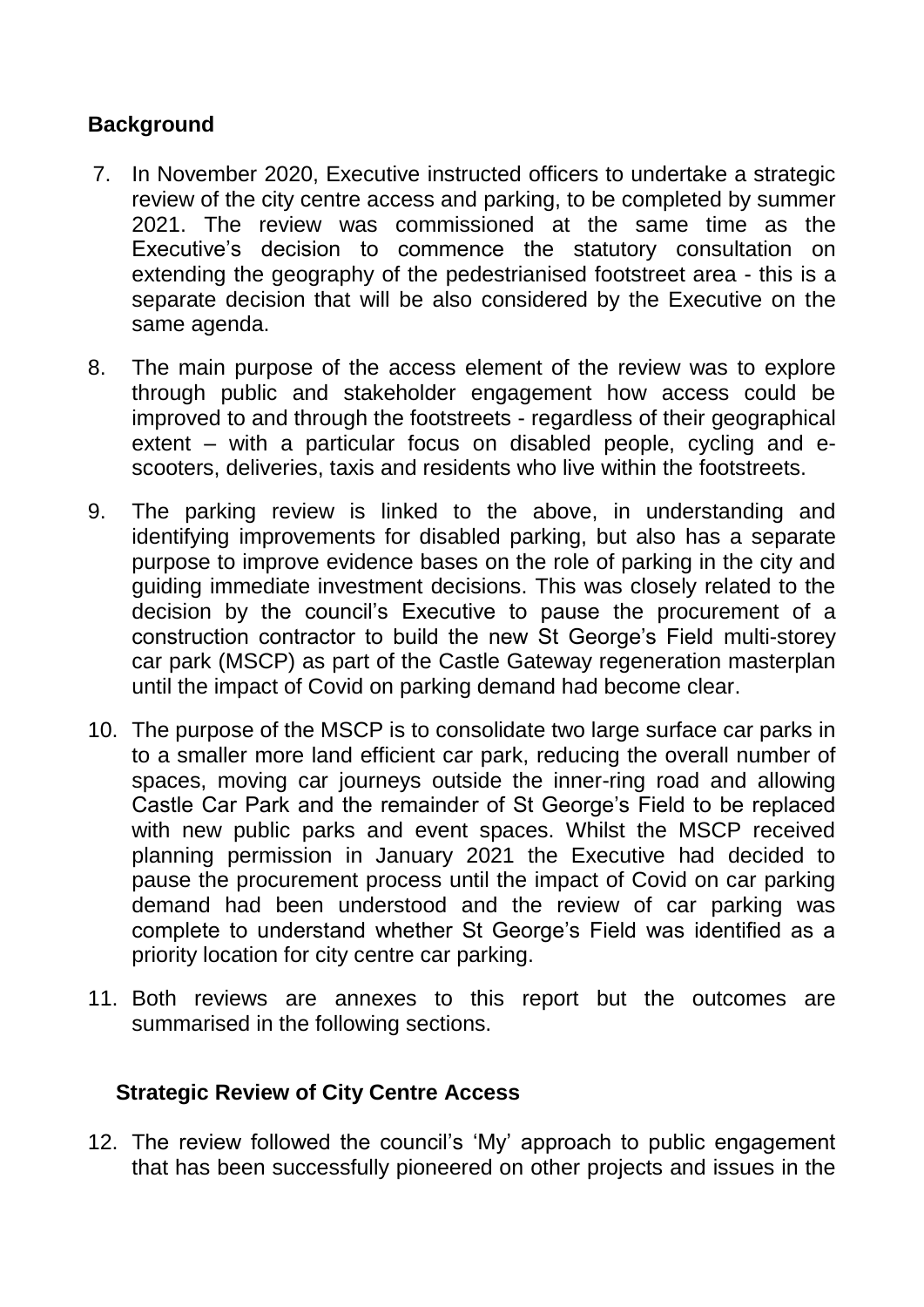city. This involved placing the public and stakeholders at the heart of understanding and defining the challenges, producing an open brief, establishing a draft vision, and then testing and refining that vision through further engagement.

- 13. The initial engagement ran across almost 12 months, using 3 surveys distributed online and to every household in York – with freepost return – in the council's Our City publication. Whilst surveys play an important role in allowing a broad range of voices to participate, the cornerstone of the engagement approach has been workshops and insight meetings allowing the council to gain a deeper understanding of the access issues facing specific groups. During the summer of 2020 the council cofacilitated two online workshops and events with the York Disability Rights Forum. The events, which were signed by British Sign Language interpreters, were attended by 30 people. Officers also attended specific insight meetings with the disability rights forum, My Sight York, the Older People's Advocacy Group and others with a combined membership of several thousand. In 2021, we then held a further seven targeted events to discuss the disabled access routes through the city centre, Shopmobility services, cycling and couriers, deliveries and taxis.
- 14. All of these events went in to producing an Open Brief (Annex 4) on the issues raised, capturing the wide range of views and feedback that were received. The draft recommendations and strategy were then based on that Open Brief and the findings of two independent reviews that considered York's accessibility challenges. The final engagement on the draft recommendations received over 1,000 survey responses and 300 interactions on social media and helped to refine the final strategic review document. These responses are set out in Annex 5. In addition two independent reviews commissioned by the council and conducted in 2020 and 2021 by Disabled Motoring UK (Annex 6) and Martin Higgitt Associates (MHA) (Annex 7) explored a range of issues and helped guide the outcomes as set out in the strategy document.
- 15. The key issues raised can be summarised by audience:

#### **Disabled access**

16. Much of the engagement over disabled access has been dominated by the separate decision on the geography of the footstreets, and the issues relating to that are set out in the report that considers that decision. The engagement relating to the Strategic Review of City Centre Access focused on the issues that impact on access to and through the footstreets and how this can be improved.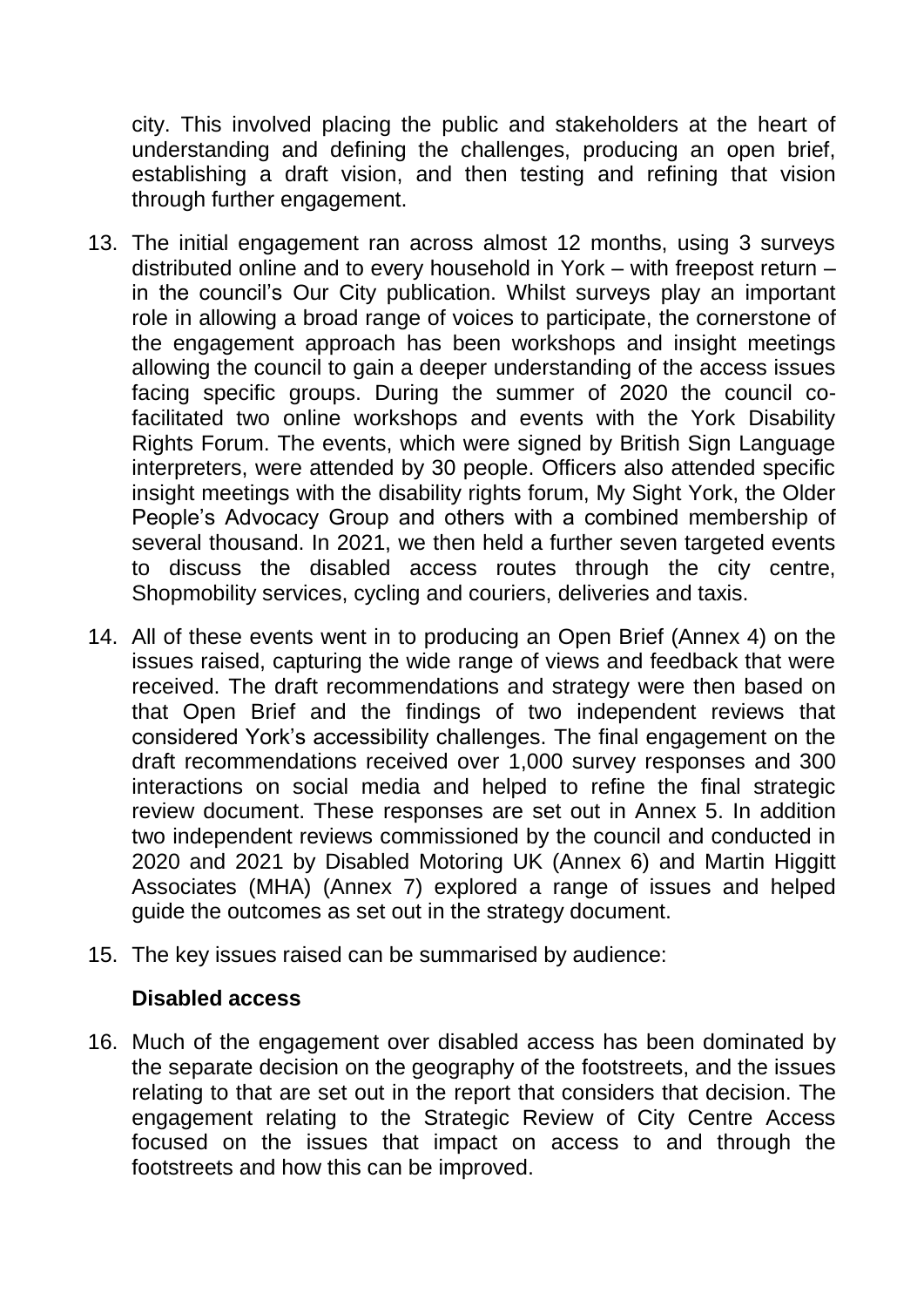- 17. The discussions highlighted a need for more benches to provide resting points in strategic locations, and that current accessible toilet provision is insufficient. There are significant challenges presented by poor quality and narrow pavements and footpaths in the city centre. Whilst pedestrianised areas do allow people to use the wider, smoother road surfaces there needs to be more dropped kerbs to allow people with mobility aids to get back on to pavements to access shops and services. Similarly outdoor seating for cafes needs clearly defined areas that don't spread out beyond their licenced area and block routes; tap rails for people with visual impairments to prevent trip hazards; and greater consideration of how people get back on to the pavement at either side.
- 18. Disabled residents use a variety of transport modes to reach the city centre, with buses being the most popular, and being particularly important for blind and partially sighted people. However, for many blue badge holders being able to park as close as possible to where they need to be is of primary importance. For others distance is less of an issue than the quality of the parking space, with the ability to safely unload their wheelchair or mobility aid, and the quality of access routes to their destination. Multi-storey car parks with single lifts are unpopular as if it is out of use then people cannot get back to their vehicle. For the people that use Shopmobility it is a very popular service, but wider awareness and demand is low, providing a real growth opportunity to improve the offer and increase the number of customers. The idea of an accessible land train/shuttle service was also raised.
- 19. There was a general consensus that there needs to be improved levels of up to date information on where blue badge holders can park in the city centre, where seats and toilets are located, and information to help people plan their journeys. It was also suggested that the council should employ an Access Officer to help educate those making decisions and responsible for services and projects so that accessibility is 'designed-in' to future initiatives.

#### **Cycling, e-scooters and e-bikes**

20. Cycling and e-scooters in the city centre remains a contentious issue amongst residents. While some cycle campaigners would like to see the restriction on cycling through the pedestrianised areas removed entirely, others have proposed a dedicated route through the footstreets to create a quicker route through the city centre. However, such spaces are unpopular with some residents, who feel that sharing pedestrianised spaces with cycles and e-scooters impacts on their perception of safety.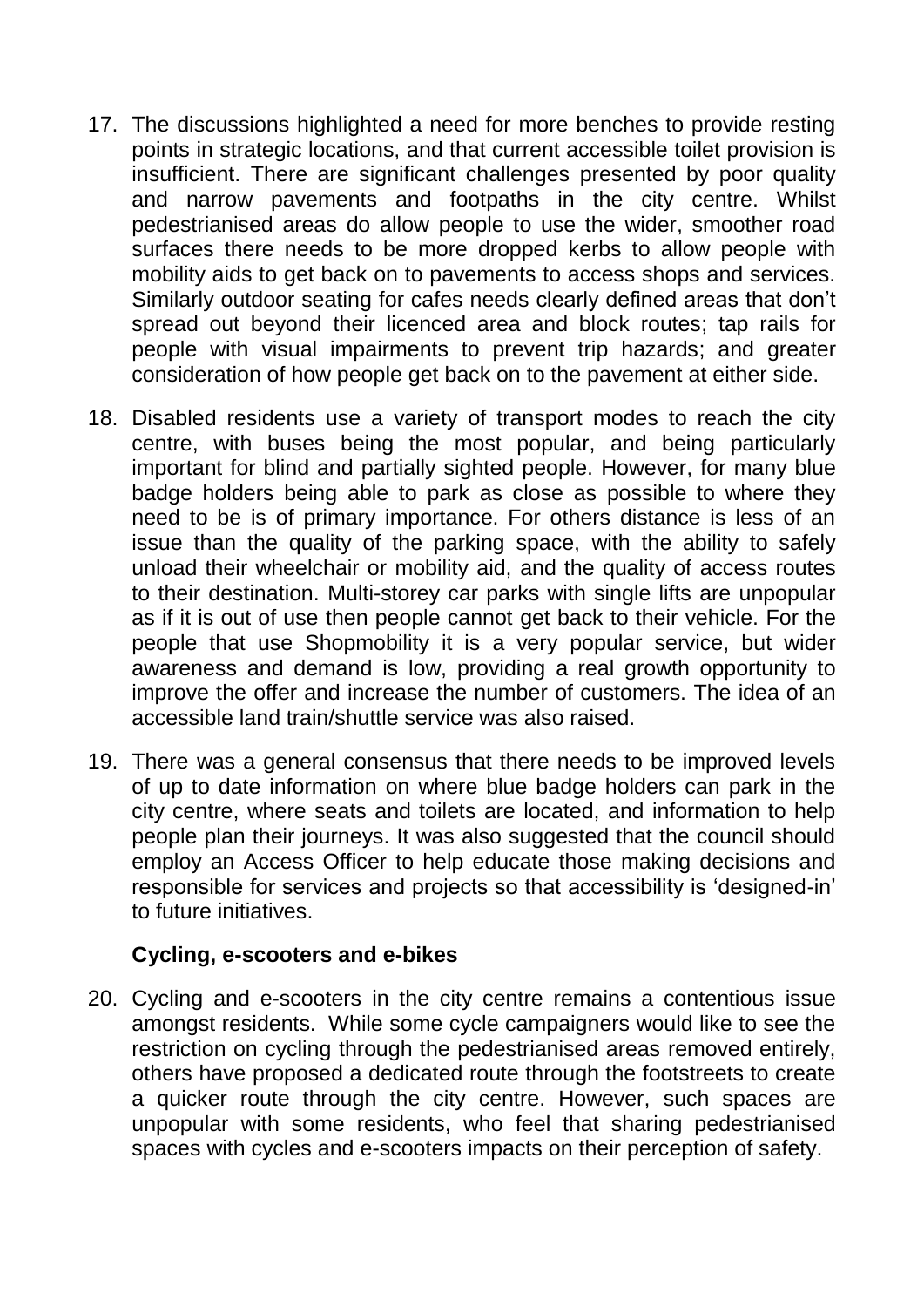21. Cyclists, or potential cyclists, also feel perceptions of safety is a major barrier to increased cycling to the city centre, with roads like the inner ring road in particular deemed unsuitable if travelling with young children. The workshops also identified that safe and segregated cycle routes are welcome, but often require cyclists to navigate less-safe roads in order to reach them. Regardless of routes and exemptions, many residents believe that active travel to the city centre would increase with improved, secure cycle parking which responds to the variety of sizes, weights and wheelbases of modern bikes

# **Deliveries**

- 22. Traditional pallet based deliveries to city centre businesses broadly work well with the 10.30am start time for the footstreets, with a sufficient window for vehicles serving the city centre before it starts to get busy. However, WalkYork provided supporting feedback from a pedestrian's viewpoint, expressing frustration at delivery bottlenecks in the city centre, particularly the market, due to the large number of vehicles making it difficult to walk through the centre before 10.30am.
- 23. For some that rely on regular small scale deliveries to and from their business during the day there are challenges of being located in pedestrianised areas, and whilst delivery couriers are able to viably provide this service on foot it does result in pressure on loading bays at busy times. The biggest challenges relate to the increase in food deliveries during the pandemic, which has become part of the everyday business model of many food outlets. These are serviced by both vehicles and cycle couriers, although the large app based operators increasingly seek to incentivise vehicle deliveries due to their wider delivery reach.
- 24. Cycle couriers have asked for exemptions to be able to cycle in the pedestrianised areas in order to reduce delivery times and improve performance, although many of the problems outlined by couriers related to issues with the apps and wait times at pick up points that the council do not control. As noted in the cycling section there are also many residents who feel unsafe sharing these spaces with cyclists, particular cyclists who have an incentive to travel quickly. In response to the concerns a self-organised union of delivery cyclists have proposed signing up to code of conduct to reassure the public that they would use any exemption responsibly.
- 25. Delivery hubs for larger goods were proposed to avoid bottle necks in popular delivery points across the city centre. It was also referenced that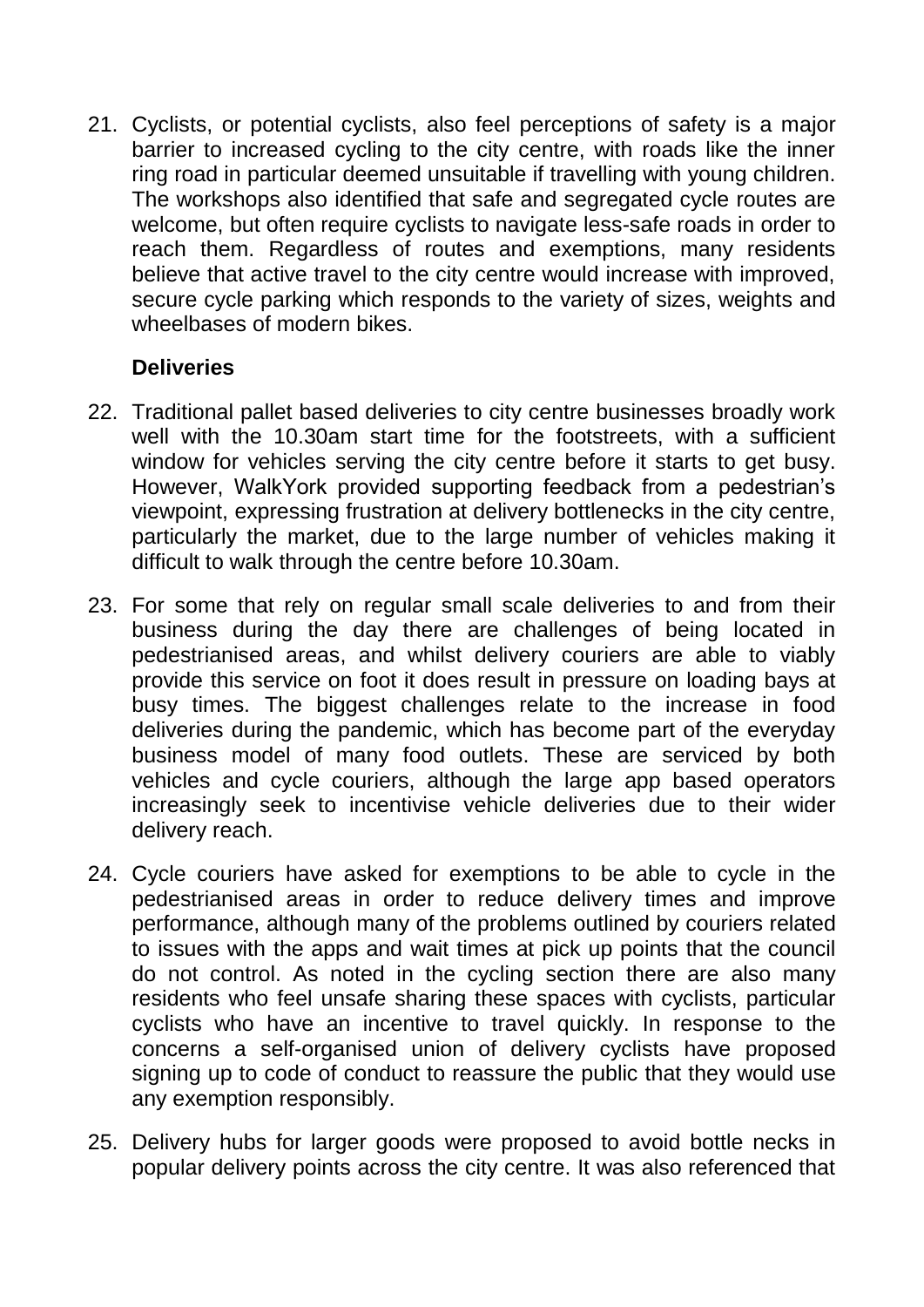other cities are investing in cargo bikes and breaking deliveries into smaller, more regular deliveries, particularly to offices and small businesses. The dual use of loading bays with disabled parking in Duncombe Place was welcomed by couriers, but this contradicts the views of some blue badge holders who find the location dangerous or unavailable due to the high levels of delivery activity.

# **Taxis and private hire**

- 26. Taxi drivers would like to see clearer signage indicating the location of taxi ranks. There was a shared opinion between both taxi and hackney carriage groups that there is insufficient space to park up during busy periods, particularly as certain areas are now shared spaces with delivery drivers and Blue Badge holders. This is exacerbated by a steep increase in food delivery drivers, especially in the shared areas of Duncombe Place.
- 27. Disabled residents expressed concern over the lack of taxi operators' understanding of accessibility and the availability of accessible vehicles. The council has been asked to consider establishing a forum between taxi operators and disabled groups to improve the taxi offer.
- 28. Based on the findings of the Open Brief a number of proposals were taken forward for a final round of public and stakeholder engagement to help refine the final recommendations in the strategic review. These proposals covered a number of themes:
	- whether the footstreet hours should run until 7pm in the evening to deliver the My City Centre vision of a family friendly early evening economy
	- whether the footstreet hours could start at 12 noon to during weekdays in the less busy period of the year to allow longer period of access for blue badge holders
	- creating further disabled bays in Duncombe Place/Blake Street
	- investing in the Shopmobility and Dial-&-Ride service, identifying users and additional locations, and the intention to expanded provision of mobility aids
	- a feasibility study for a dedicated EV shuttle service for disabled people and those with mobility issues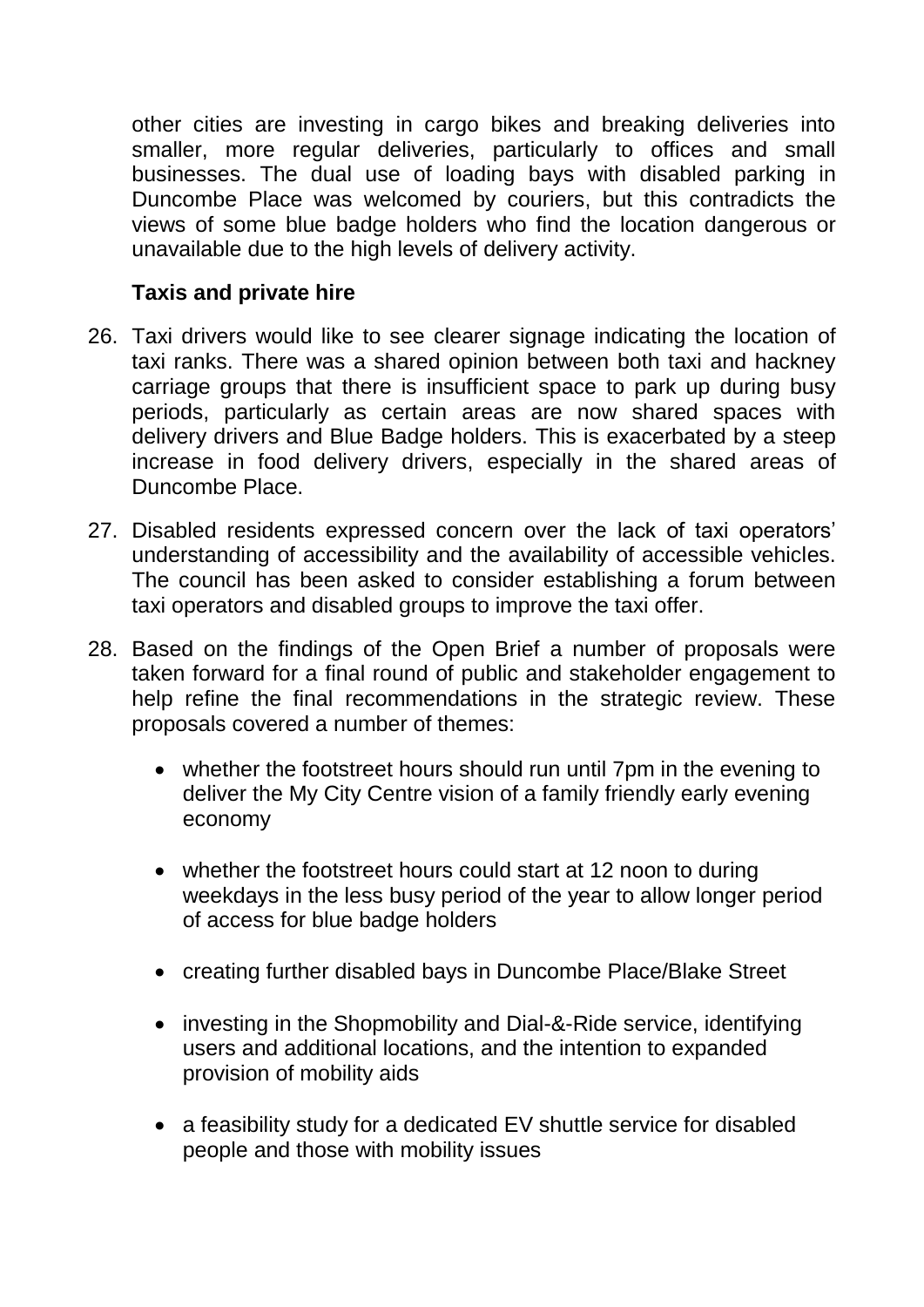- providing additional seating at key points across the city centre, improving the availability and quality of disabled toilets, and improving poor quality pavements
- the aim for all city centre business deliveries being undertaken by ultra-low emission vehicles or cargo bikes by 2030
- that in principle cycling should not be permitted in the footstreets
- but whether there should be exemptions for people who use a cycle as a mobility aid or for cycle couriers
- improving existing city centre cycle routes, and investing in more secure cycle parking spaces
- 29. The response to this engagement is set out in detail in Annex 5. Overall the ideas which received the most support were; improving accessibility with better facilities for disabled people; that cycling, e-bikes and escooters should not be able to access the footstreets area during pedestrianised hours; working with cyclists to co-design secure cycle storage in key cycle park hubs; and all city centre business deliveries to be ultra-low emission vehicles (e.g electric vehicles) or cargo bike. Other ideas which received strong support were for trans-shipment hubs; working with cyclists to co-design improvements to the existing cycle routes around the edge of the footstreet area; and an EV shuttle service for disabled people.
- 30. There was far less certainty in the views around exemptions for different cycling groups. Around half of respondents were in favour and half against exemptions for disabled people who consider their cycle as a mobility aid, and for cargo bikes. There was less support for cycle courier exemptions, although more for allowing couriers after 5pm than them rather than an exemption all times.
- 31. In terms of footstreet hours, the My City Centre vision that is also considered at this Executive sets out a number of ambitions for the future of the city centre, including creating a family friendly mid-week early evening economy, spreading events across the city centre, and encouraging the outdoor café culture that has emerged in recent years in the footstreet areas. These were all well received during the engagement on that vision, and as a consequence the Strategic Review of City Centre Access engagement sought to test the proposal for the long term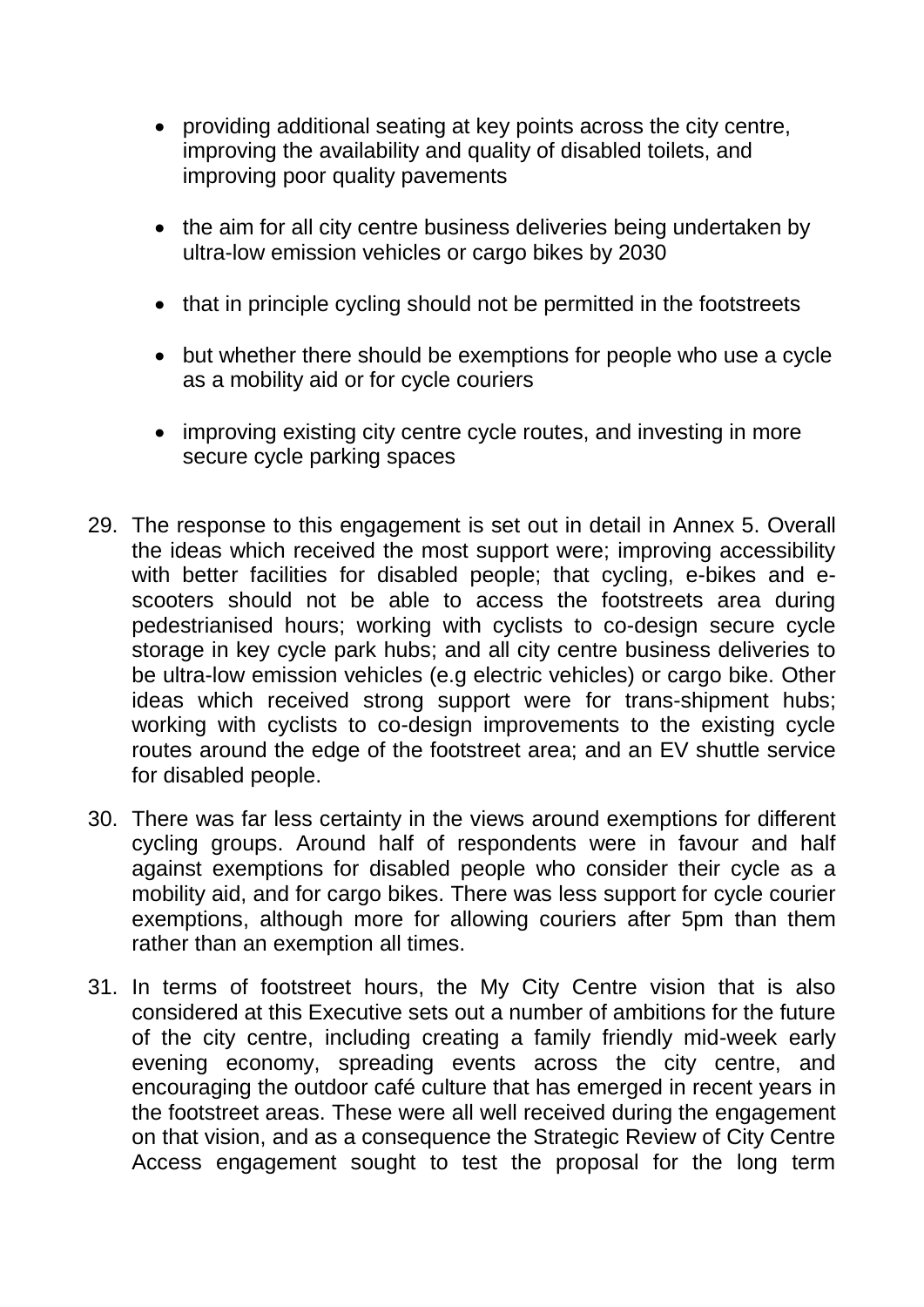footstreet hours to run until 7pm in the evening. This was well received, with only 23% of respondents stating their preference for the footstreet hours to end at 5pm. 44% supported them ending at 7pm, and 18% supported the hours ending even later. Based on this feedback, and to deliver the My City Centre vision, it is proposed that the long term footstreet hours should run until 7pm in the evening. Any changes to the footstreet hours would however require a future full statutory consultation to allow all views to be considered in making the decision.

## **Final recommendations**

32. Having considered all of the above feedback an overarching guiding principle has developed to create a City Centre Access model on which the recommendations in the review are based. This centres on three key principles – that the footstreets is an area where people walk or use their mobility aids; that cyclist, e-scooters, buses and blue badge holders are encouraged to be within the city centre but to pass around or park on the edge of the footstreet area; and where people choose to use cars and vehicles rather than public transport they are encouraged to use, and park outside of, the inner ring road.



# **Figure 1** – City Centre Access model

33. The recommendations in the review are consistent with this City Centre Access model, which it is proposed will also be adopted for use in Local Transport Plan 4. The recommendations are as follows: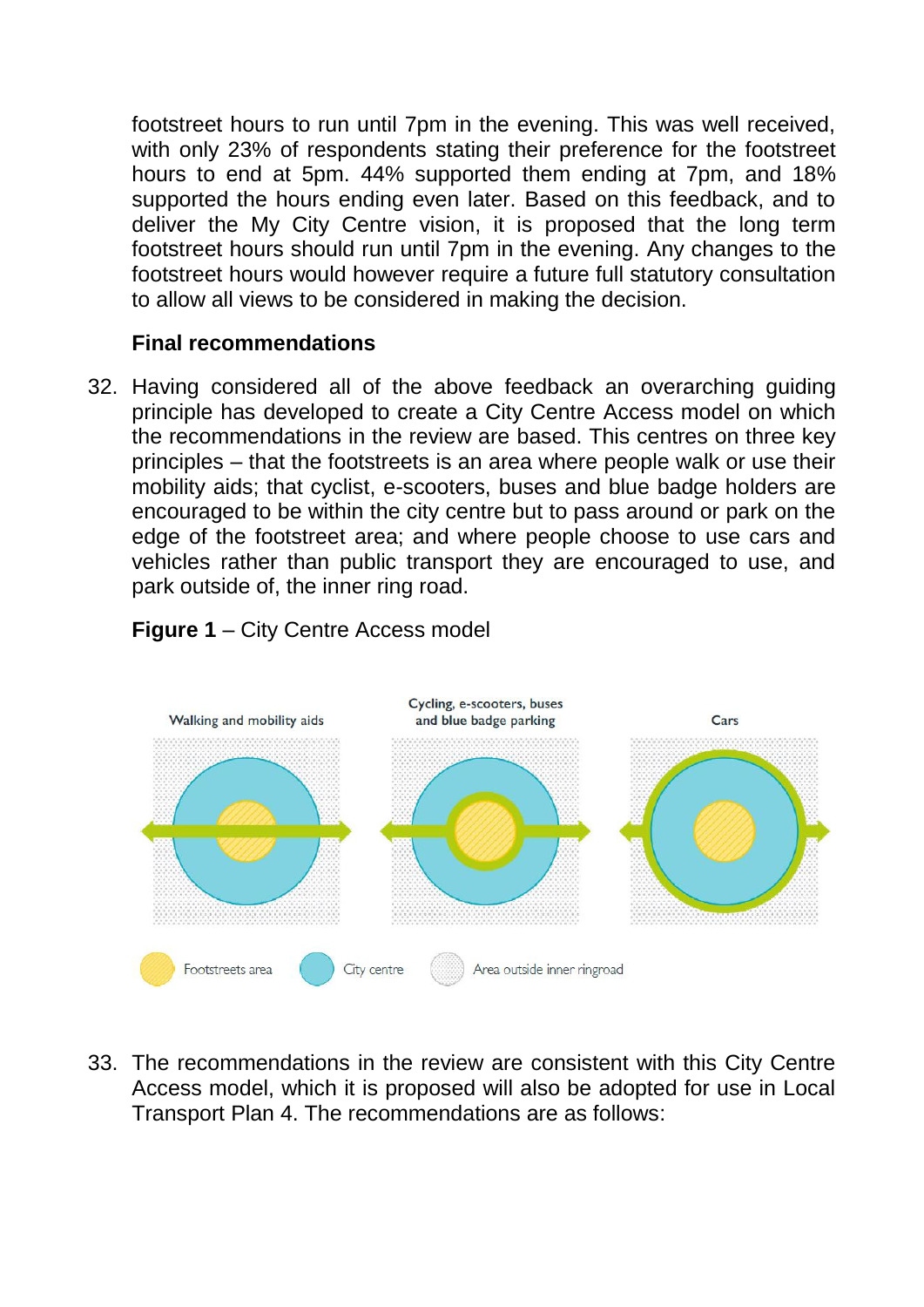#### **General recommendations**

- As noted above once the Covid response has finished the footstreet hours should operate until 7pm in the evening
- A review of all existing footstreets exemptions will be undertaken as part of the design and implementation of the Hostile Vehicle Mitigation measures

#### **Disabled access recommendations**

- The creation of an Access Officer post
- Further dedicated disabled bays to be created wherever possible on the edge of the footstreets
- Investing in the Shopmobility and Dial-&-Ride services, to raise awareness of the service offer and ensuring this offer better meets the needs of a wider audience, and expanding the provision of mobility aids
- Work with Tier to explore the potential roll of out of mobility aids at key points across the city
- Carry out a feasibility study for a dedicated EV shuttle service for disabled people and those with mobility issues
- Install additional seating at key points in the city centre to be identified with disabled groups
- Improve the availability and quality of disabled toilets by working with partners and businesses across the city
- Improve accessibility of key routes in to and through the city centre by investing in poor quality pavements and dropped kerbs
- Improve the information available on the services and facilities available to improve disabled access to the city centre, including those listed above
- Work with disabled people to identify two gold standard disabled car parks for upgrade
- Develop a York Standard for the quality of city centre streets and spaces with disabled groups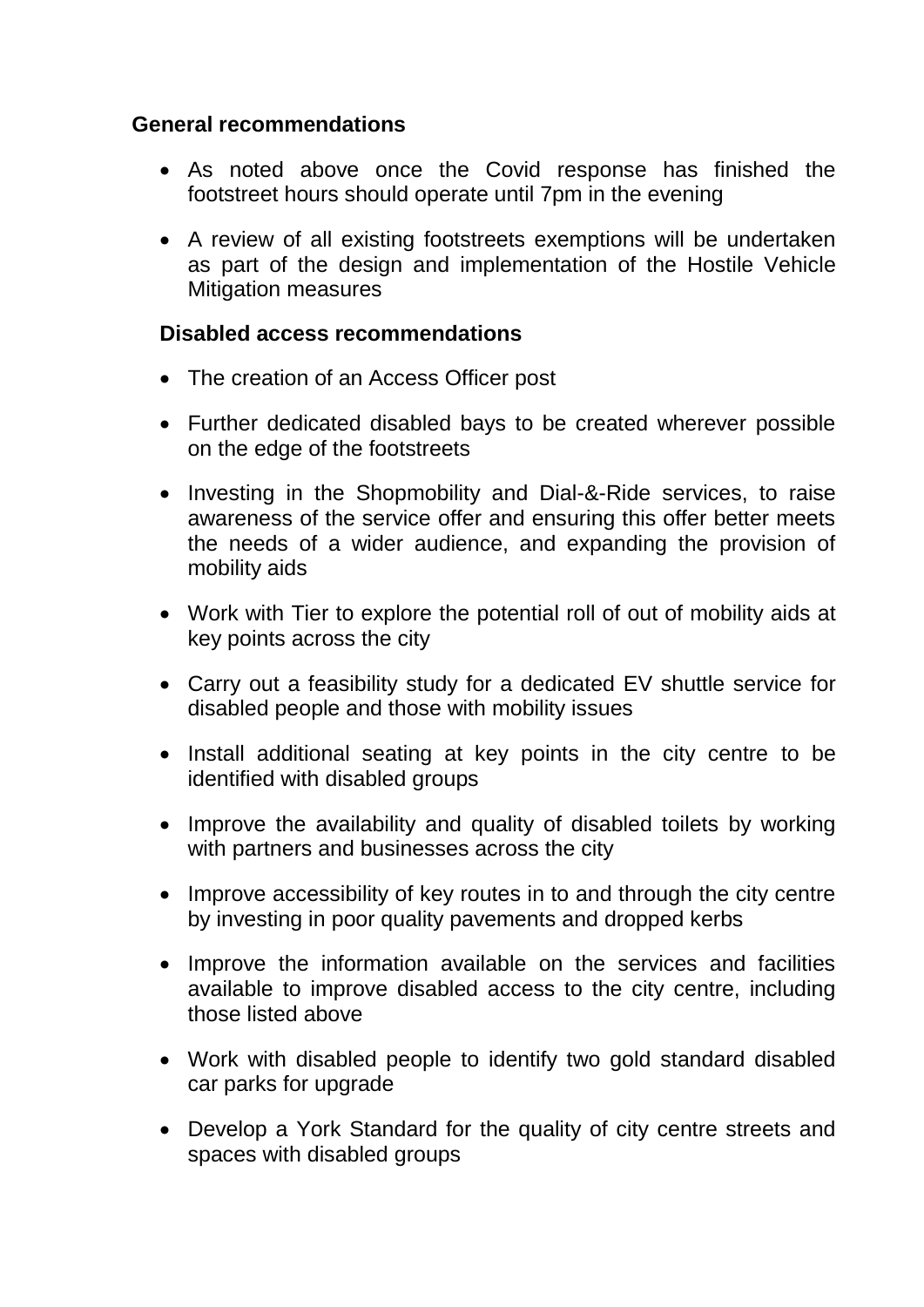# **Cycling, e-scooters and e-bikes**

- Confirm the existing position that cycling is not permitted in the footstreets during footstreet hours
- Improve existing city centre cycle routes (*subject to Active Travel Fund bid*)
- Invest in improving secure city centre cycle parking in strategic locations, including for adapted cycles (*subject to Active Travel Fund bid)*

# **Deliveries**

- The aim is for all city centre business deliveries to be by ultra-low emission vehicles or cargo bikes by 2030
- Explore options for a trans-shipment hub for city centre (DEFRA funding secured)
- Work with the BID to continue to understand the evolving nature of food delivery businesses in the city centre

## **Taxis**

- Clearer signage indicating location of taxi ranks
- Potential new evening rank on Piccadilly
- Facilitate a forum between taxi operators and disabled groups to improve the taxi offer
- 34. There are several key issues which were considered as part of the review but ultimately discounted at this stage. The first of these related to the starting time of the footstreet hours. Consideration was given to whether they could start later on weekday mornings at less busy times to allow an increased period for deliveries and blue badge parking. There were a mix of views, with 34% of respondents in favour and 44% against the proposal. Blue badge holders were more likely to agree with the proposal as it would give them longer to access the city centre by vehicle. However, at this stage there remains unresolved officer concerns as to how traffic regulations could allow the times to change regularly based on how busy the city centre is, and consequently it is not proposed to revise the morning start times at this stage.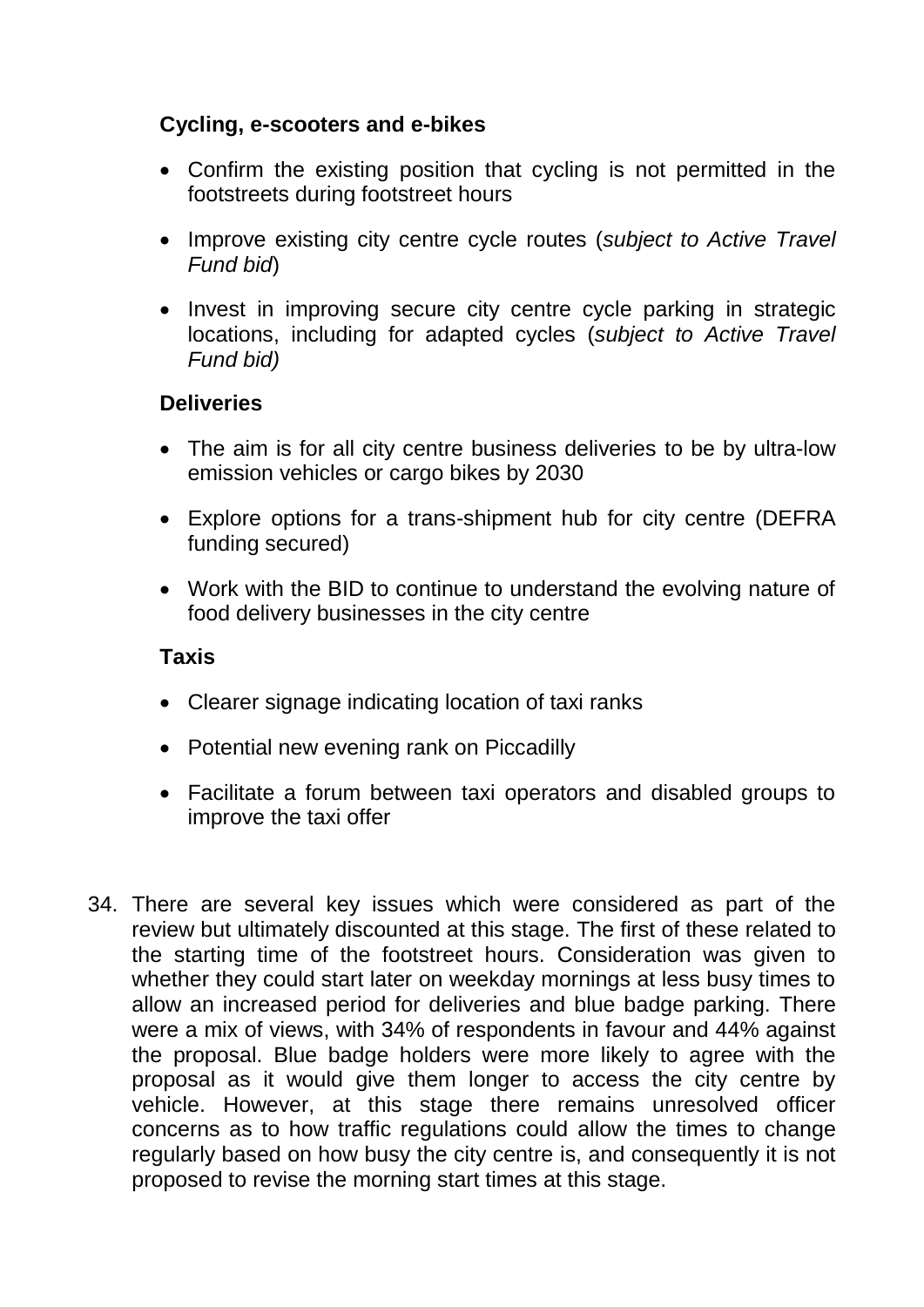- 35. The second was in response to a request from York Cycle Campaign to provide a new cycle route through the city centre via Parliament Street, Davygate and Blake Street. This proposal was also considered by MHA in their review (Annex 7) which looked at what would be required for this to be feasible. They concluded that a route could work with a dedicated contraflow cycle lane, pinch-points where the width of the road narrows, a suspension of the cycle lane during any events in Parliament Street, and cyclists being required to dismount during the busiest periods when there are high volumes of pedestrians.
- 36. Having considered their proposal officers are of the view that they are unworkable in practice without a complete redesign of the existing road network and public realm, and could only be considered should there be future plans and funding to redesign the whole of that area of the city and footstreets. It was also considered impractical to operate on the basis of cyclists judging the need to dismount when the route was too busy, which in effect is the pedestrianised footstreet hours, and how that would be enforced. The regular events programme for Parliament Street would also require frequent suspension of the cycle lane.
- 37. The other major areas that was considered but ultimately discounted was the proposal to trial exemptions for certain groups to allow them to cycle through the footstreets. This would have primarily extended to two groups, those with a disability who use a cycle as a mobility aid and cycle couriers. The public engagement reflected a mix of views on the subject, and we received personal testimony from respondents over the impact of sharing pedestrianised areas with cyclists, with particular concern over cycle couriers who have a vested interest in travelling quickly from location to location.
- 38. On balance these proposals were not included in the recommendations in the review at this stage. There were concerns over how the scheme would be enforced, requiring the development of a permit scheme for those with exemptions; that it would cause confusion as to whether cycling is permitted within the footstreets leading to an increase in the number of cyclists in the area; and during a period of flux where the geography of the footstreets and hours of operations are currently under review and change is the wrong time to trial any exemptions.
- 39. In terms of food cycle couriers there are also wider issues to understand about how the city centre will continue to develop in response to food deliveries. Whilst cycle couriers provide a vital service and are the preferred mode of sustainable delivery, food outlets are also serviced by vehicles, and major delivery operators often seek to incentivise those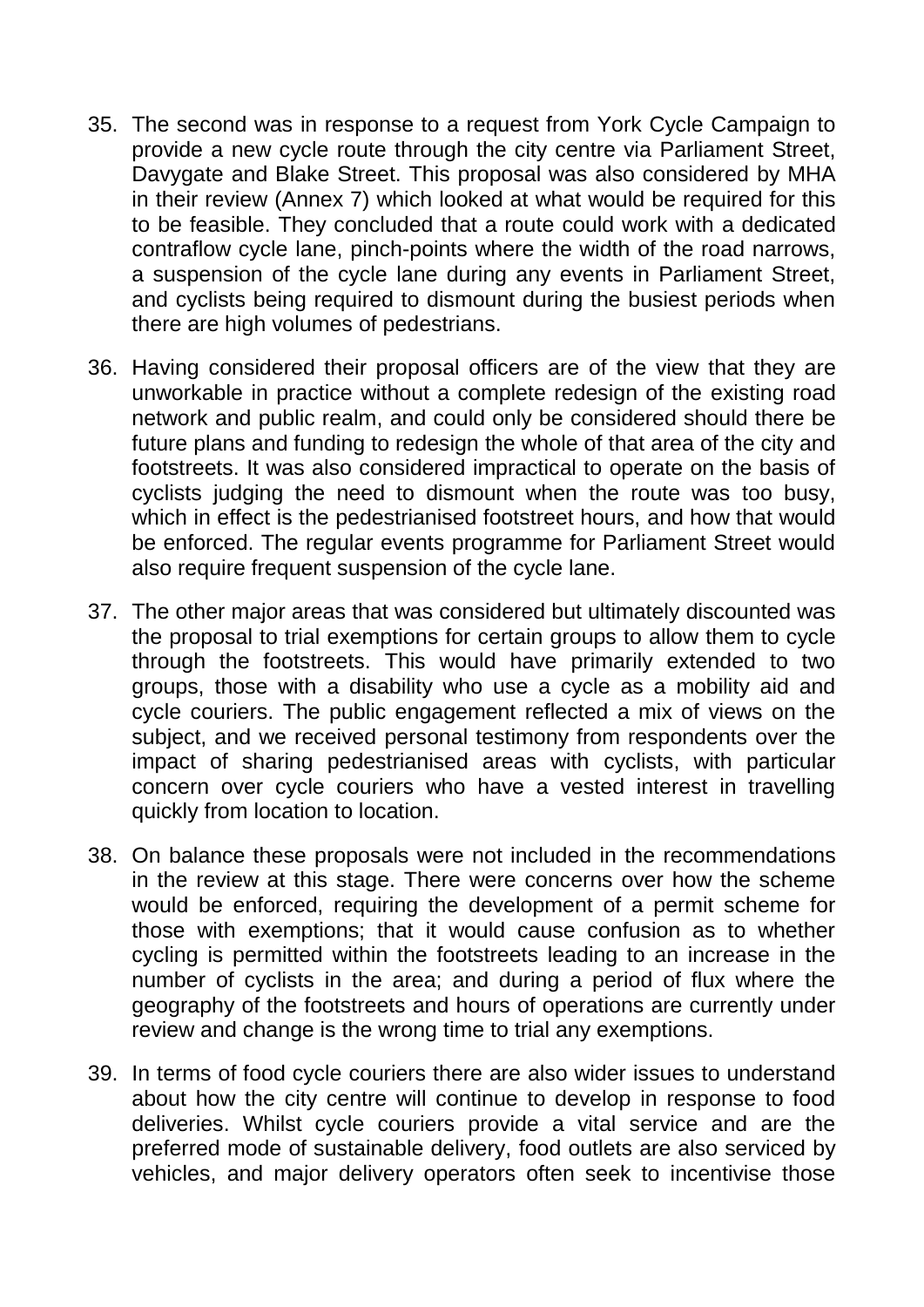deliveries due to the expanded reach of the offer. As a consequence the city centre operating as food delivery hub attracts more vehicle journeys and leads to significant pressure on pinch points on the edge of the footstreets such as Duncombe Place which are problematic.

40. Therefore it is proposed to keep this issue under review. The council will look to undertake further work with the BID and businesses to understand how the food delivery models are likely to develop and explore ways in which food deliveries, particularly from larger chains, can be facilitated outside of the footstreets and from locations that can be more easily accessed by cyclists and delivery drivers. In terms of disabled people who use their cycle as a mobility aid this will be explored further by the newly created Access Officer post to consider how a potential exemption scheme could work.

# **Action Plan**

41. The review is accompanied by an Action Plan which sets out a series of recommendations to deliver the strategy; identifies the proposed or secured funding sources for delivery; who will be responsible for delivery; and the target date for completion. This provides a clear approach to improving city centre access and tangible outcomes.

## **Strategic Review of Council Car Parking**

- 42. The council's priority is for people to use sustainable modes of transport, but car parking also has a role to play in a successful city centre economy, in allowing the city centre to compete with out of town retail and other local centres that offer free or discounted car parking. As set out in the My City Centre vision, people and footfall are crucial to the ongoing economic and social success of the city centre, and for some cars will remain the preferred mode of transport.
- 43. The council has 19 car parks across the city, from the park and ride sites that are a key part of our sustainable transport network, to large car parks servicing the city centre, and small local car parks serving secondary centres. Collectively the car parks generate in the region of £7m each year, which is an important income stream in funding the wider services provided by the council.
- 44. It is important to note that the council cannot use its own car parks in isolation to influence car journeys. Should the city seek to take a future proactive approach to reducing car journeys through car parking it needs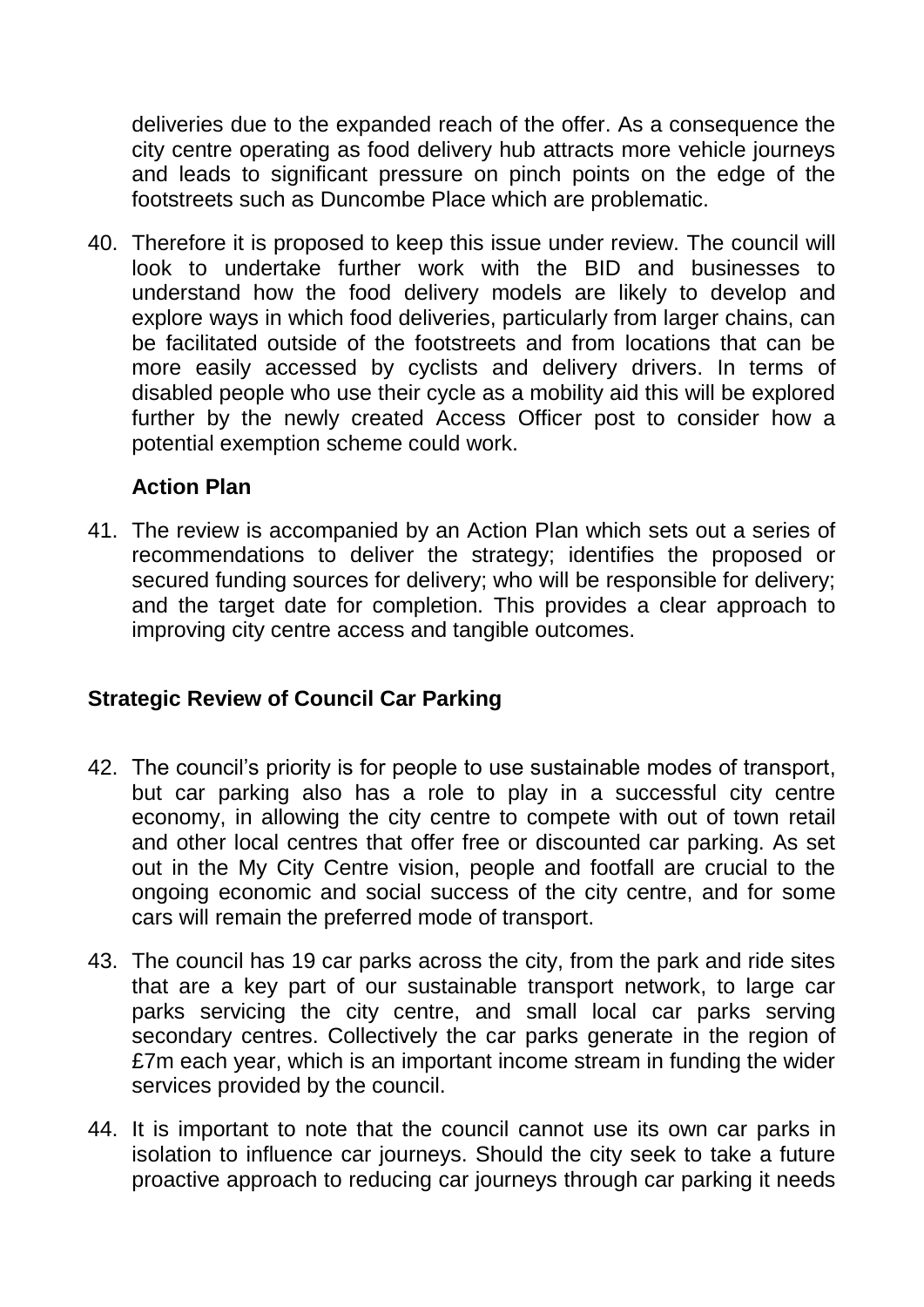to be determined through Local Transport Plan 4 and supported by appropriate planning policy. If the council tried to reduce car journeys through the closure of any of its car parks without this policy framework it could result in the private sector capitalising on the demand created by the reduced supply and responding with the building of new car parks.

45. Instead the review creates a hierarchy of council car parks that can be used to inform a strategy of how any potential future decline in parking demand is managed, and which council car parks should be prioritised for investment and improvements. This is achieved by creating a profile of each council car park and assessing them to compare and rank them in priority for investment. The assessment process has two stages. The first is to assess the car parks against Tier 1 Threshold questions. This process identifies which car parks should be automatically excluded from the hierarchy as they are already predetermined to remain as car parks (park and ride) or have already been identified for closure (Castle Car Park).





46. The second stage is to then assess the remaining car parks against Tier 2 Hierarchy questions, to rank and establish a hierarchy of the councils' car parks to guide future investment decisions. The Tier 2 questions run in order of importance from left to right on a matrix grid, to create a sequential ranking system aligned on the council's priorities.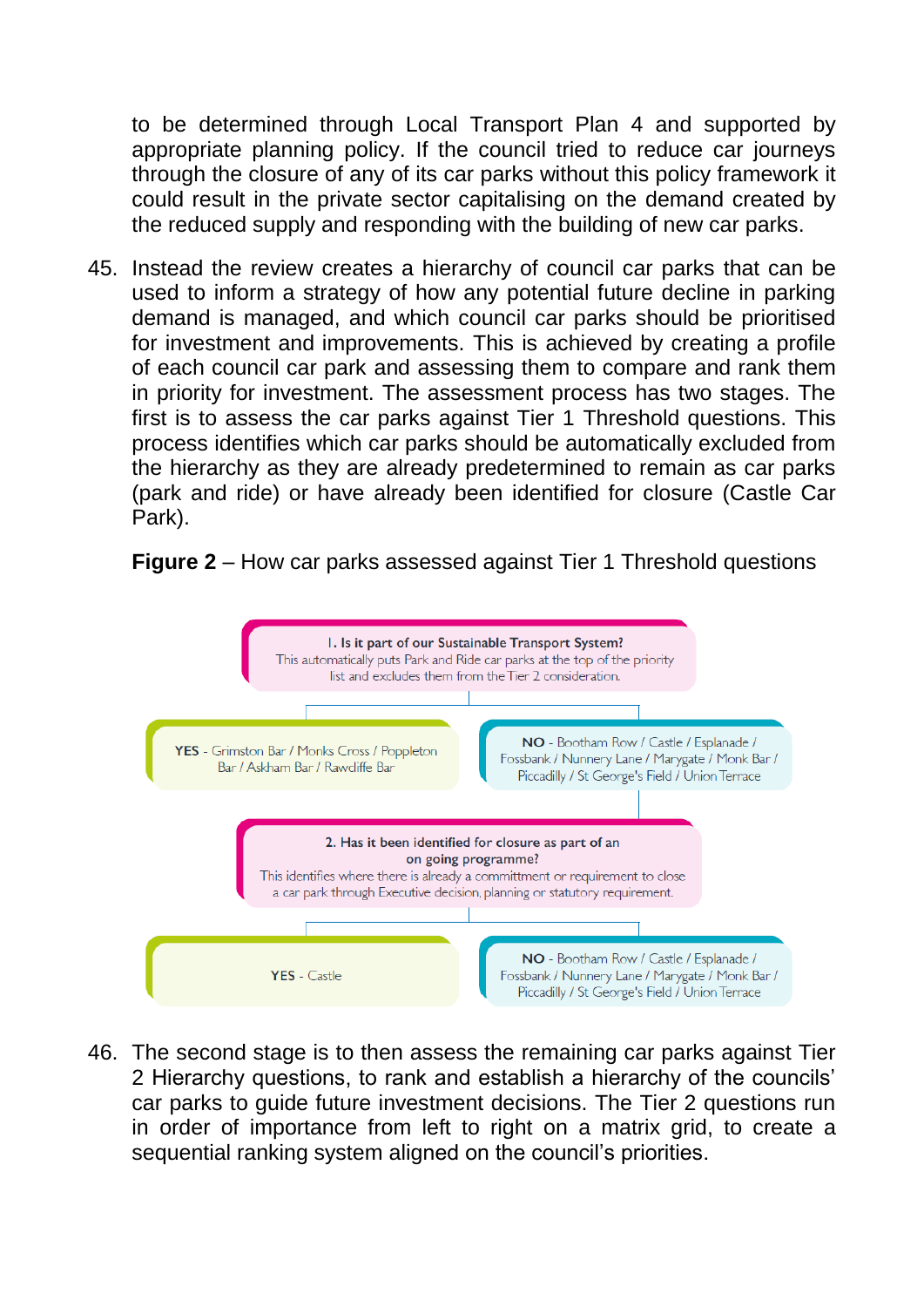# **Figure 3** – How car parks are assessed to create a matrix of car parks

| <b>Tier 2 / Hierarchy Questions</b>                                              |                                                             |                                                             |                                                                   |                                                                              |                                             |                           |                            |                                                 |  |  |  |  |
|----------------------------------------------------------------------------------|-------------------------------------------------------------|-------------------------------------------------------------|-------------------------------------------------------------------|------------------------------------------------------------------------------|---------------------------------------------|---------------------------|----------------------------|-------------------------------------------------|--|--|--|--|
| $4.$ Is it<br>outside or<br>accessed<br>directly from<br>the inner<br>ring road? | $5.$ Is it<br>accessed<br>through a<br>residential<br>area? | 6. Does it<br>have an<br>alternative<br>development<br>use? | 7. What is<br>its estimated<br>land value?<br>(value per<br>acre) | 8. Current usage/current<br>revenue generation based<br>on revenue per space |                                             | 9. Current<br>surface and | 10. Does<br>car park       | H.<br>Currently<br>identified                   |  |  |  |  |
|                                                                                  |                                                             |                                                             |                                                                   | Q2 2021/22                                                                   | O <sub>2</sub> 2019/20<br>2019/20<br>Income | parking bay<br>quality    | currently<br>have toilets? | as part of<br>longer term<br><b>EV</b> strategy |  |  |  |  |
| Yes                                                                              | Yes                                                         | <b>Yes</b>                                                  | less than<br>f1.5m                                                | less than $E2,000$ / space                                                   |                                             | <b>High</b>               | Yes                        | Yes                                             |  |  |  |  |
| <b>No</b>                                                                        | <b>No</b>                                                   | <b>No</b>                                                   | between<br>$£1.5m$ and<br>£2.5m                                   | between $E2,000$ and $E4,000$ /<br>space                                     |                                             | Medium                    | <b>No</b>                  | <b>No</b>                                       |  |  |  |  |
|                                                                                  |                                                             |                                                             | more than<br>f2.5m/acre                                           | more than £4000 / space                                                      |                                             | $\log$                    |                            |                                                 |  |  |  |  |

#### **Council car parking hierarchy**

All the council car parks within the scope of the study and not excluded in the first stage have been assessed against the Tier 2 questions to create the hierarchy below. Working from the left each car park is determined under each question to either be a high priority or low priority for investment. By assessing question by question on a priority basis this allows the car parks to be ranked in order.

High priority for parking investment Low priority for parking investment

- 47. The hierarchy is to be used as a tool to indicate priority car parks for investment and which car parks may be appropriate for alternative uses. This is not a definitive decision making tool. Any future decisions on investment or alternative uses would be subject to individual business cases and Executive decisions.
- 48. In descending order of importance the matrix assess:
	- If the car park is outside or accessed directly from the inner-ring road (in line with strategies to reduce vehicles in the city centre)
	- Whether the location of the car park has a negative impact on surrounding residential communities
	- If it has an alternative development use that would reduce greenbelt pressure for residential or employment land
	- Its potential land value
	- The current level of car park occupancy and revenue generated
	- The existing quality of the car park
	- If it has toilet provision
	- If it has been identified as a priority for EV charging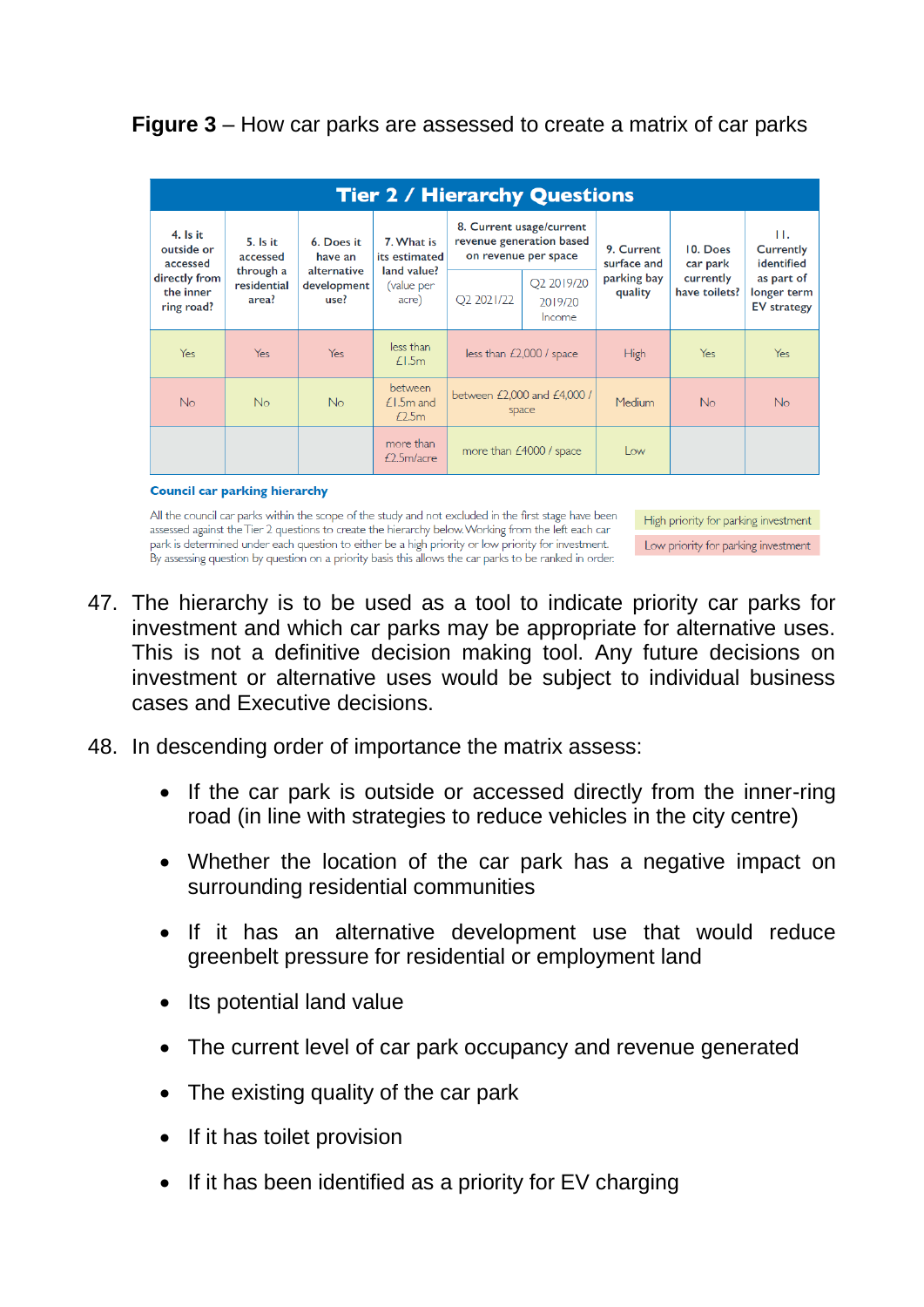## 49. Based on this assessment the following is the final hierarchy of council car parks:

| <b>Tier 2 / Hierarchy Questions</b>        |                                                                             |                                                             |                                                             |                                                                |                                                                                                                                  |                          |                                                     |                                                    |                                                                                         |  |  |  |
|--------------------------------------------|-----------------------------------------------------------------------------|-------------------------------------------------------------|-------------------------------------------------------------|----------------------------------------------------------------|----------------------------------------------------------------------------------------------------------------------------------|--------------------------|-----------------------------------------------------|----------------------------------------------------|-----------------------------------------------------------------------------------------|--|--|--|
| High priority<br>for parking<br>investment | 4. Is it outside<br>or accessed<br>directly from<br>the inner ring<br>road? | $5.$ Is it<br>accessed<br>through a<br>residential<br>area? | 6. Does it<br>have an<br>alternative<br>development<br>use? | 7. What is its<br>estimated land<br>value?<br>(value per acre) | 8. Current usage/current<br>revenue generation based on<br>revenue per space<br>O <sub>2</sub> 2021/22<br>O <sub>2</sub> 2019/20 |                          | 9. Current<br>surface and<br>parking bay<br>quality | 10. Does<br>car park<br>currently<br>have toilets? | H.<br><b>Currently</b><br>identified<br>as part of<br>longer term<br><b>EV</b> strategy |  |  |  |
|                                            | Yes                                                                         | Yes                                                         | Yes                                                         | less than $£1.5m$                                              |                                                                                                                                  | less than £2,000 / space | High                                                | Yes                                                | Yes                                                                                     |  |  |  |
| Low priority<br>for parking                | <b>No</b>                                                                   | <b>No</b>                                                   | <b>No</b>                                                   | between £1.5m<br>and $£2.5m$                                   | between $f2,000$ and<br>£4,000 / space<br>more than £4000 / space                                                                |                          | Medium                                              | <b>No</b>                                          | <b>No</b>                                                                               |  |  |  |
| investment                                 |                                                                             |                                                             |                                                             | more than<br>£2.5m/acre                                        |                                                                                                                                  |                          | Low                                                 |                                                    |                                                                                         |  |  |  |
|                                            |                                                                             |                                                             |                                                             |                                                                |                                                                                                                                  |                          |                                                     |                                                    |                                                                                         |  |  |  |
| <b>St George's</b><br><b>Field</b>         | Yes                                                                         | <b>No</b>                                                   | <b>No</b>                                                   | less than $£1.5m$                                              | £4.2k / space                                                                                                                    | £3.8k / space            | Medium                                              | Yes                                                | <b>Yes</b>                                                                              |  |  |  |
| <b>Nunnery Lane</b>                        | Yes                                                                         | <b>No</b>                                                   | <b>No</b>                                                   | less than $£1.5m$                                              | £4.5k /space                                                                                                                     | £2.7k / space            | <b>Medium</b>                                       | Yes                                                | <b>Yes</b>                                                                              |  |  |  |
| <b>Esplanade</b>                           | Yes                                                                         | <b>No</b>                                                   | <b>No</b>                                                   | less than £1.5m                                                | £3.7k / space                                                                                                                    | £2.2k / space            | Medium                                              | <b>No</b>                                          | <b>No</b>                                                                               |  |  |  |
| <b>Union Terrace</b>                       | Yes                                                                         | <b>No</b>                                                   | Yes                                                         | more than<br>£2.5m/acre                                        | £4.1k/space                                                                                                                      | £3.6k / space            | Medium                                              | Yes                                                | Yes                                                                                     |  |  |  |
| <b>Fossbank</b><br><b>MSCP</b>             | Yes                                                                         | <b>No</b>                                                   | Yes                                                         |                                                                | $£1.2k$ / space                                                                                                                  | E1.1k/space              | Medium                                              | <b>No</b>                                          | <b>No</b>                                                                               |  |  |  |
| <b>Bootham Row</b>                         | Yes                                                                         | Yes                                                         | Yes                                                         | between £1.5m<br>and $E2m$                                     | £5.2k / space                                                                                                                    | £4.4k / space            | Medium                                              | <b>No</b>                                          | Yes                                                                                     |  |  |  |
| <b>Monk Bar</b>                            | Yes                                                                         | Yes                                                         | Yes                                                         | between £1.5m<br>and $E2.5m$                                   | £4.4k / space                                                                                                                    | £2.2k / space            | Medium                                              | <b>No</b>                                          | <b>Yes</b>                                                                              |  |  |  |
| <b>Marygate</b>                            | Yes                                                                         | <b>Yes</b>                                                  | Yes                                                         | between £1.5m<br>and $E2.5m$                                   | £5.5k / space                                                                                                                    | £2k / space              | Medium                                              | <b>No</b>                                          | <b>Yes</b>                                                                              |  |  |  |
| Coppergate<br><b>MSCP</b>                  | <b>No</b>                                                                   | <b>No</b>                                                   | Yes                                                         |                                                                | £3.5k / space                                                                                                                    | £2.9k/space              | Medium                                              | Yes                                                | <b>No</b>                                                                               |  |  |  |

**Figure 4** – the hierarchy of council car parks

- 50. This approach identifies that the council's car parks which are outside the inner ring road, have the lowest impact on our communities as they are not accessed through residential streets, and have no alternative development use and therefore low land value should be prioritised for investment. These car parks are Nunnery Lane, St George's Field and Esplanade.
- 51. In addition to the hierarchy of car parks the review makes a series of recommendations set out in the action plan:
	- Undertake a business case to roll out pay on exit in high priority for investment car parks, including a review of detailed data collected and analysis from Marygate and Coppergate pay on exit to date
	- Bring forward future rolling investment plan to improve high priority investment for car parks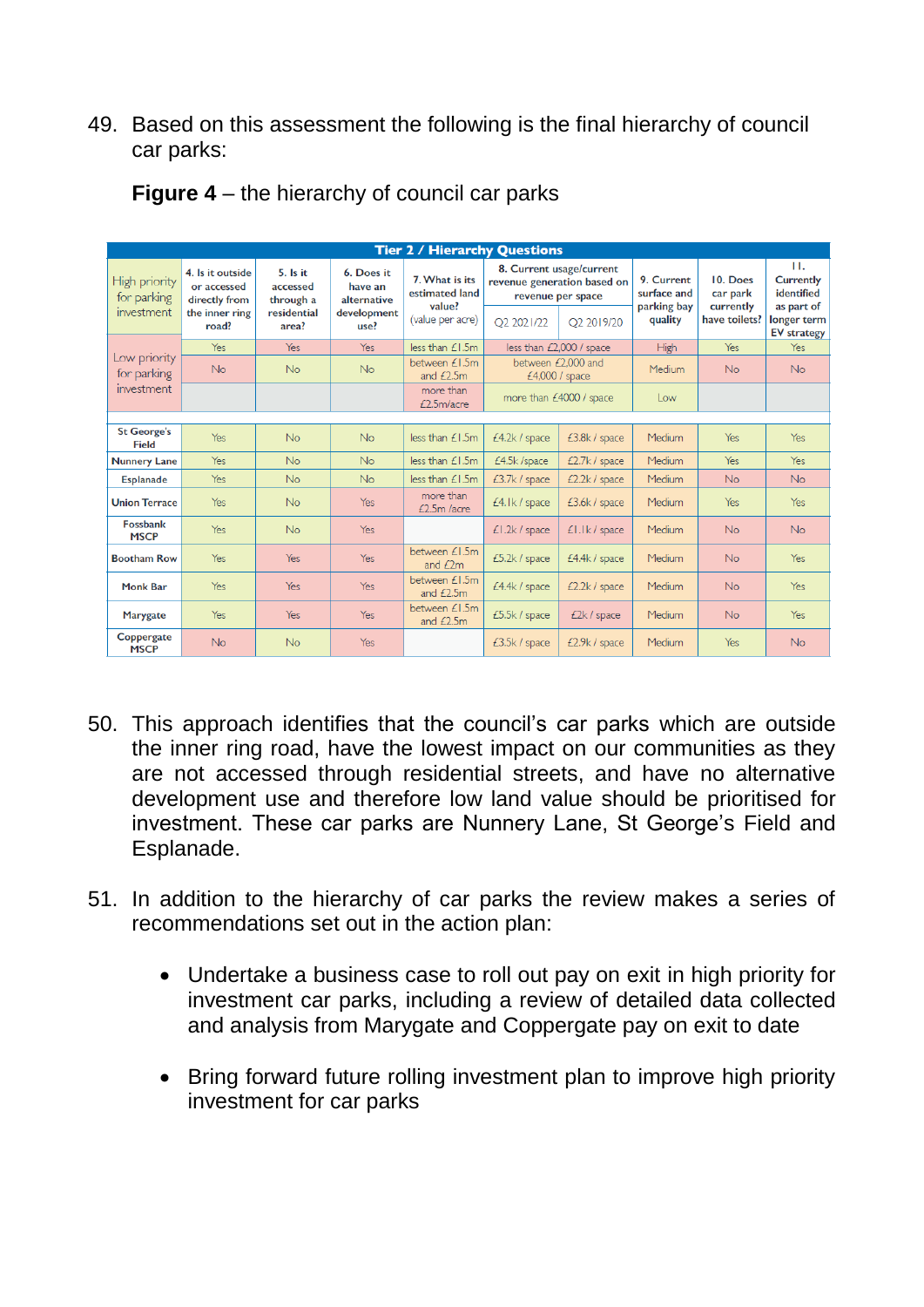- Reinstate vehicle counters and variable messaging signs which give real time updates on the number of available spaces to customers
- Explore the expansion of the BIDs Moving Insight data through LTP4 to cover car parks to provide an improved data set including where people have travelled from, their onward route on foot in the city centre, and spend once there
- Work with disabled groups to identify two car parks within the hierarchy for priority investment for improvement of disabled parking facilities and onward access routes in to the city centre
- Carry out a feasibility study with First on options for Park & Ride sites to become multi-functional hubs, providing overnight parking for city centre visitors and better inter-city bus links
- Continue the roll out of EV charging strategy across the council's car parks
- 52. During the public engagement on city centre access some disabled people identified that proximity to the city's pedestrianised footstreets was less important to them, and they would rather park in car parks with high standard disabled parking bays, better facilities, and high quality access routes in to the city centre. Whilst it is recommended car parks will undergo ongoing investment to improve the customer offer over time it was agreed that identifying two council car parks within the hierarchy for priority investment in improving both the facilities for disabled people and the access routes in to the city would help to improve York's access offer. These gold standard disabled access car parks would then be promoted to residents and visitors. It is important to note that this would not preclude those car parks from part closure or redevelopment in the future but that the disabled parking would need to be retained.
- 53. In discussion with York Disability Rights Forum it has been agreed that the disabled priority car parks should be identified in consultation with disabled people, and that this should follow the associated decisions relating to the footstreets considered in a separate item at November Executive. This is because the geography of the footstreets, and the decisions on where disabled people have exemptions to park within the city centre may impact on which car park location is most appropriate. Consequently it is recommended that officer's work with disabled people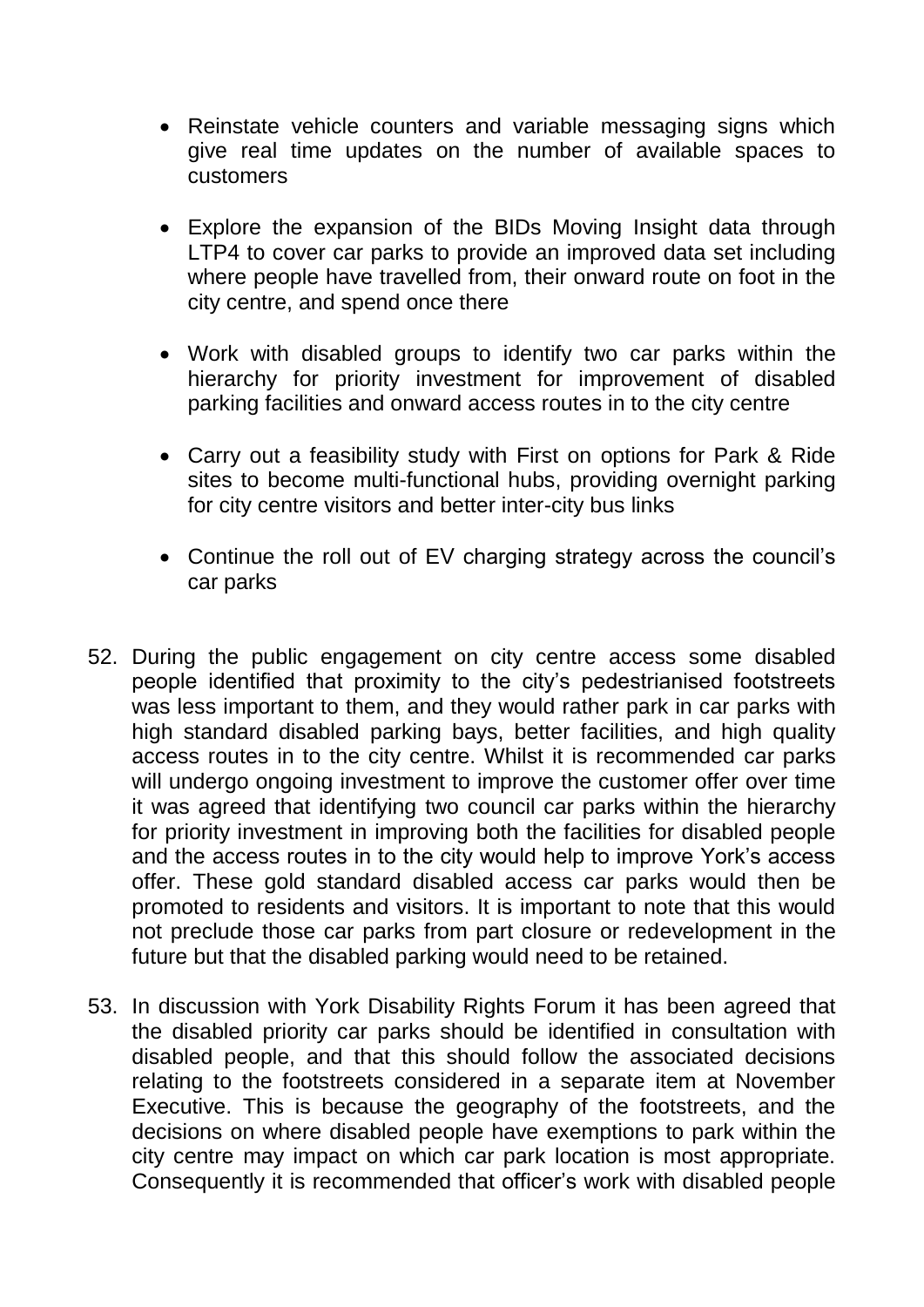to establish the methodology and define the priority car parks, with a future report to Executive to agree these car parks based on the outcome and consider the investment asks and funding routes available.

# **St George's Field MSCP**

- 54. In October 2021 the Executive considered a full business case review of the Castle Gateway masterplan in light of the impact of Covid. Based on that review the Executive agreed to proceed with the delivery of the regeneration masterplan, procuring a contractor for Castle Mills and preparing a planning application for the high quality public realm to replace Castle Car Park and the Eye of York. However, at that stage due to uncertainty of the impacts of Covid on car parking and the ongoing considerations of the changes to city centre access, the decision was taken to pause the procurement of a contractor for the St George's Field MSCP until the summer of 2021. Subsequently the Executive commissioned the Strategic Review of Council Car Parking to help inform the decision as to whether to proceed.
- 55. The review establishes that car parking demand has returned to and exceeded pre-Covid levels, and has identified St George's Field as a priority car park given it is outside the inner-ring road, isn't accessed through residential streets, and has no alternative development value.
- 56. The decision as to whether to proceed with St George's Field will be brought back to a future Executive in February 2022, as part of a wider delivery report on the Castle Gateway. This will need to be considered at the same time as the decision to proceed with Castle Mills based on the tender price for that project. This was due to also be considered at this Executive, however it has been deferred as there has been a delay in the contractor providing the tender price due to current market uncertainty owing to Covid and Brexit. As such it is prudent to consider whether to proceed with St George's Field as part of that wider business case review.
- 57. Officers are aware that there is a separate piece of analysis that has been undertaken by the York Cycle Campaign and a local resident campaigning on the basis that the council should not proceed with the St George's Field MSCP. As noted earlier in the report the council review is based on creating a hierarchy of its own car parks to inform future investment decisions, and any decision relating to a specific car park will require its own business case and Executive approval. At set out above,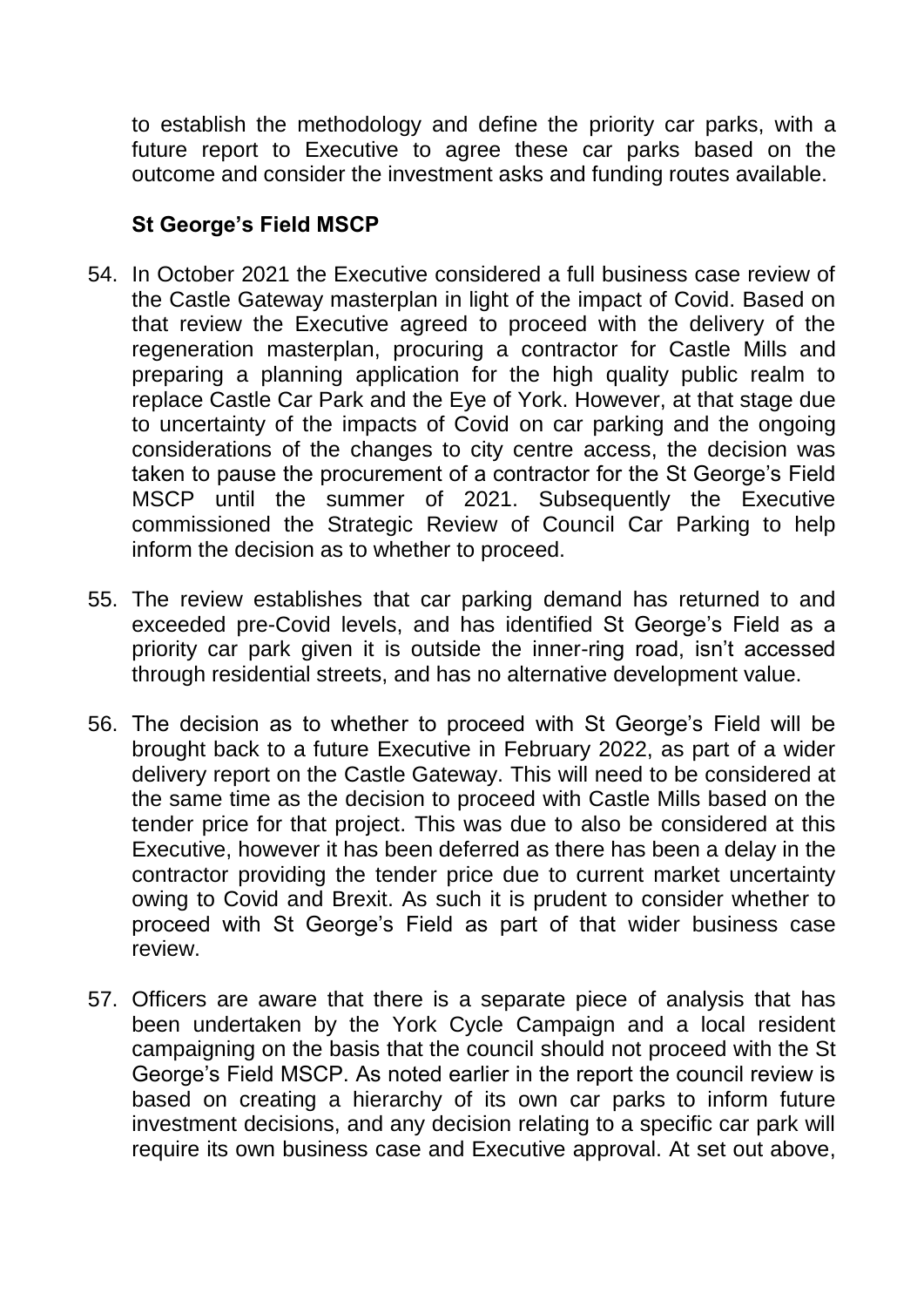at this stage there is no decision being taken on whether to proceed with St George's Field.

# **Consultation**

58. The Strategic Review of City Centre Access is the product of extensive public engagement that is set out in detail in the main body of this report. The report was also considered by Customer and Corporate Services Scrutiny Management Committee on Monday 8 November and made a number of recommendations to Executive. These will be shared with Executive as an agenda supplement.

# **Council Plan**

59. This strategic reviews have strong links with the council plan:

Well Paid Jobs and an Inclusive Economy: Both reviews are important parts of helping to deliver the My City Centre vision in seeking to provide a vibrant city centre with good footfall at all times to support jobs and the economy.

Greener & Cleaner City: Both strategies set out a number of sustainable transport improvements, including the ambition for all city centre deliveries to be by ultra-low emission vehicles or cargo bike by 2030; a feasibility study in to a trans-shipment hub; improvements to cycle routes and parking; EV charging policies; and a strategy to manage any future natural or policy led reduction in car parking demand.

Good Health & Wellbeing: The Strategic Review of City Centre Access recommends a number of improvements to access in the city centre, particularly for disabled people, and investment in active transport.

Safe Communities & Culture for All: The Strategic Review of City Centre Access considers how access to all groups can be improved to the city centre and proposes a number of recommendations and funded projects to deliver the vision.

An Open and Effective Council: The Strategic Review of City Centre Access has been developed through an open, transparent, wide-ranging and inclusive engagement approach following the 'My' principles set out in the report.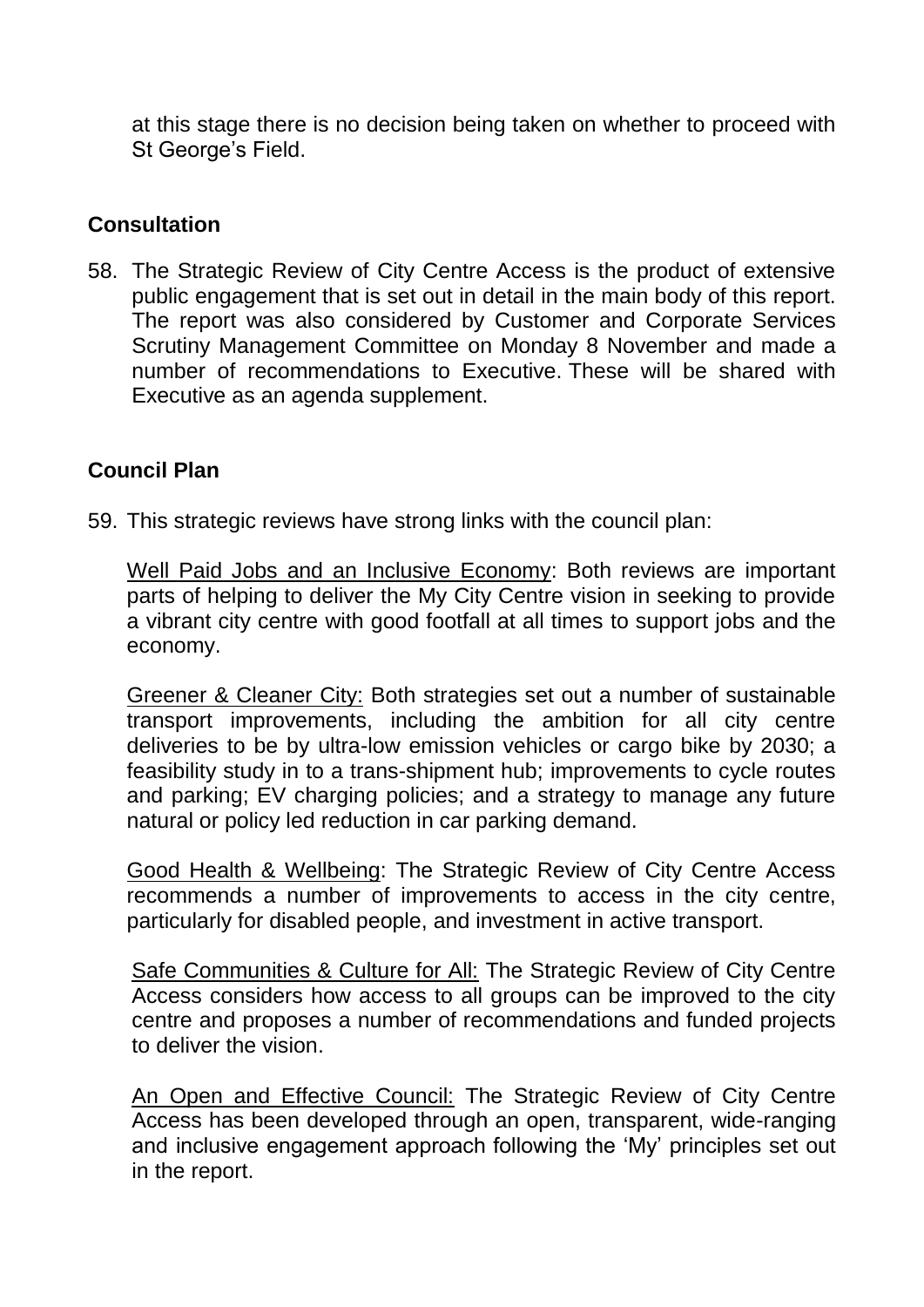# **Implications**

- 60. The relevant implications are set out below:
	- **Financial** *The accompanying action plans to the strategic reviews detail the recommendations proposed and identifies the funding sources for each of the recommendations.*

*In relation to the Strategic Review of City Centre Access the identified costs within the action plan are £1,085k of which £320k has been currently identified. The balance of £765k is dependent on the success of bids for external funding and or additional external funding awards.* 

*Should the council be successful in its bids the funding will be added in to the capital programme to fund the associated schemes. Should the council be unsuccessful or receive lower values than required it will be necessary to review the levels of schemes that can be funded. Alternatively funds from other Transport programmes could be reprioritised to deliver these ambitions. Executive will be updated through the annual capital budget report and ongoing monitoring reports.*

*The Access Officer post will be funded from existing budgets.*

*In relation to the Strategic Review of Council Car Parking the majority of the plan details further officer work that is required to identify the improvements proposed and financial costs. Other measures are dependent on the success of funding bids or external grant funding. Further reports will need to be presented to Executive should further funding be required or to the Executive Member should they be funded from existing Highways and Transport budgets.*

- **Human Resources (HR) –** *the report proposes the creation of a new Access Officer post which will require a job description to be produced and may require a recruitment process.*
- **Equalities** *- In line with the Equalities Act 2010 requirements an Equality Impact Assessment (Annex 3) has been produced for this report and will be required for any projects or decisions that arise from it to determine potential impacts and mitigation where individuals*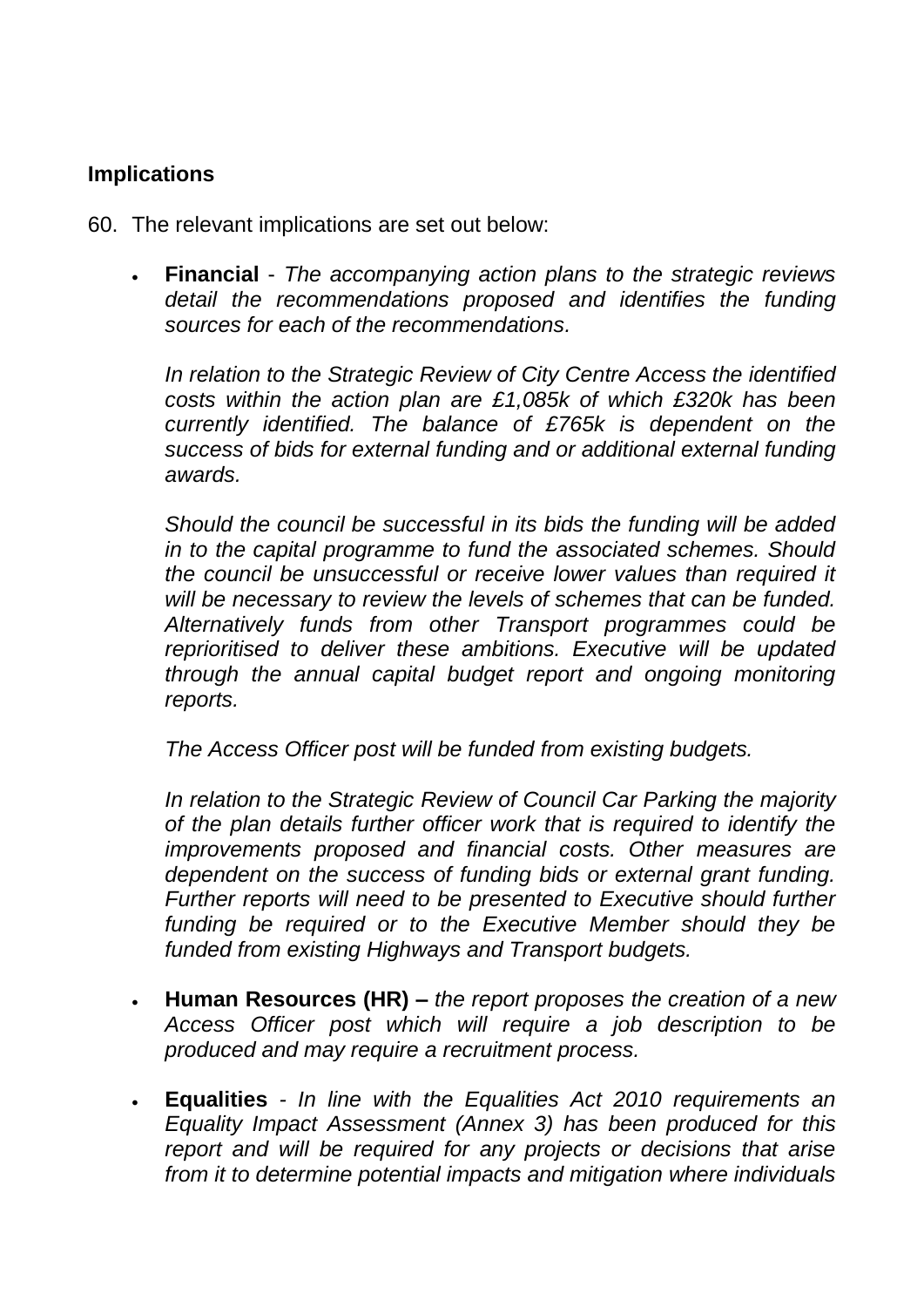*or groups with protected characteristics are identified. This will ensure that equality and diversity impacts are addressed through specific projects and programmes of work.*

- **Legal –** *This report is eligible for call-in. There are no specific legal implications arising from this report.*
- **Crime and Disorder** *– considered to be no implications*
- **Information Technology (IT)** *– considered to be no implications*
- **Property –** *The property implications are covered within the report and car park values on a per acre basis have been provided on an indicative basis having regard to the prevailing property market. They are indicative only and full checks of services and legal encumberances would also have to be undertaken which could have a possible bearing on land values should there be any future proposal to consider alternative land uses.*

## **Risk Management**

- 61. The report proposes two key strategies for adoption. The Strategic Review of City Centre Access is the product of extensive engagement with the public and targeted engagement with groups who have a specific interest in access to the city centre. The review sets out a number of recommendations that seek to improve access in response to the issues raised in the engagement. Some of those groups had proposed further improvements that have not been taken forward following wider public engagement or consideration of the practical or technical constraints, and there may be disappointment amongst those that their preferences have not been realised. However, the recommendations have sought to balance the impact on all users and the strategy is a product of those balances and deliberations.
- 62. The Strategic Review of Council Car Parking is based on an assessment of the available data and the production of a matrix to create a hierarchy of council car parks. The review acknowledges that the data sets on council car parking could be improved, and sets out proposals to improve the evidence base to assist future city wide strategic decision making in LTP4. However, there is sufficient data to support the methodology that has been applied and it is a clear, robust and logical assessment of the council's car parks. It prioritises based on the sustainability of location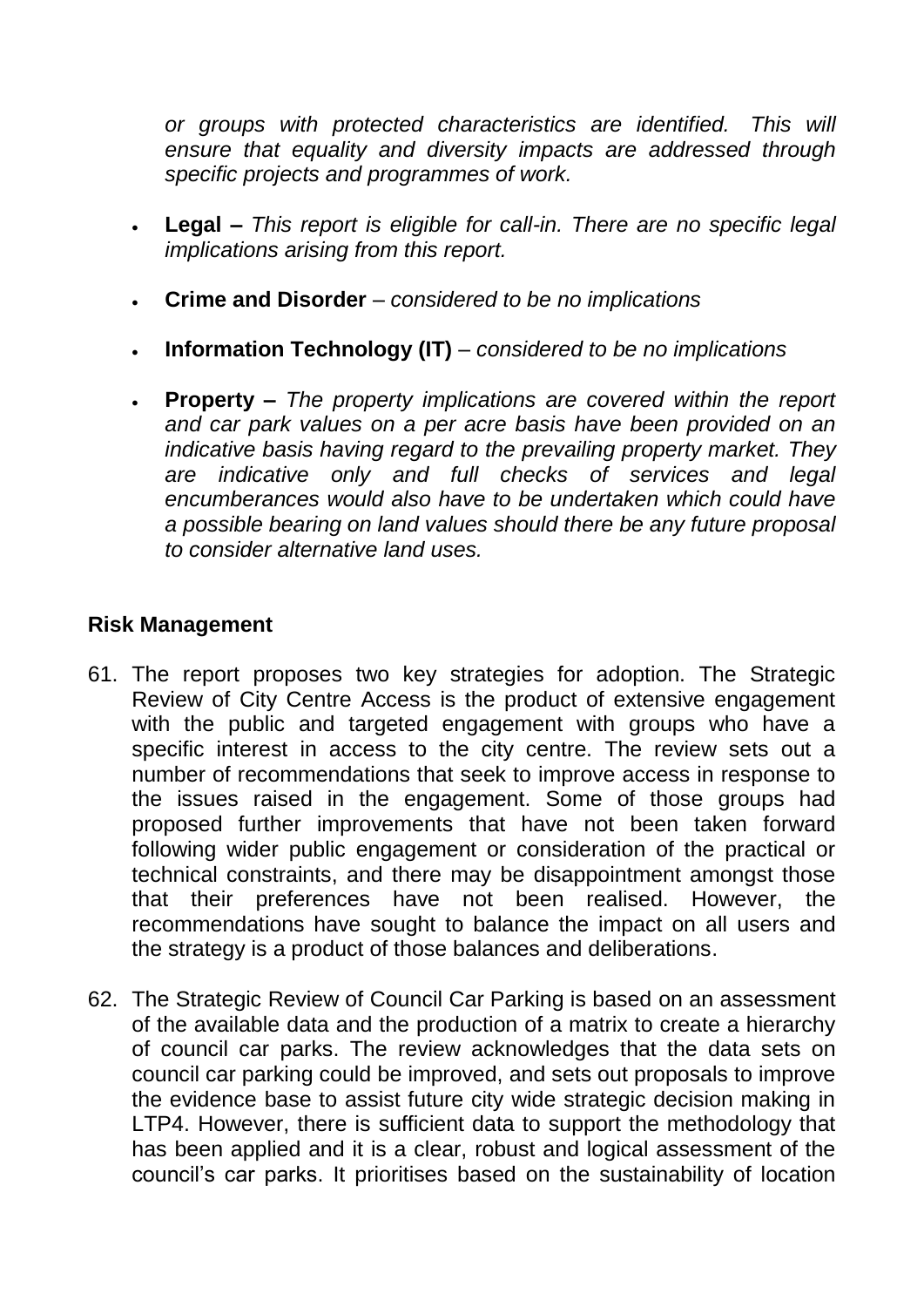and minimising impact on residential communities, focuses on locations with no alternative development use that could reduce the demand on greenfield sites, or generate a high land value to offset lost parking revenue. Importantly it is only a tool to guide investment decisions. Any future decisions to invest or dispose of any council car park will require its own separate Executive decision.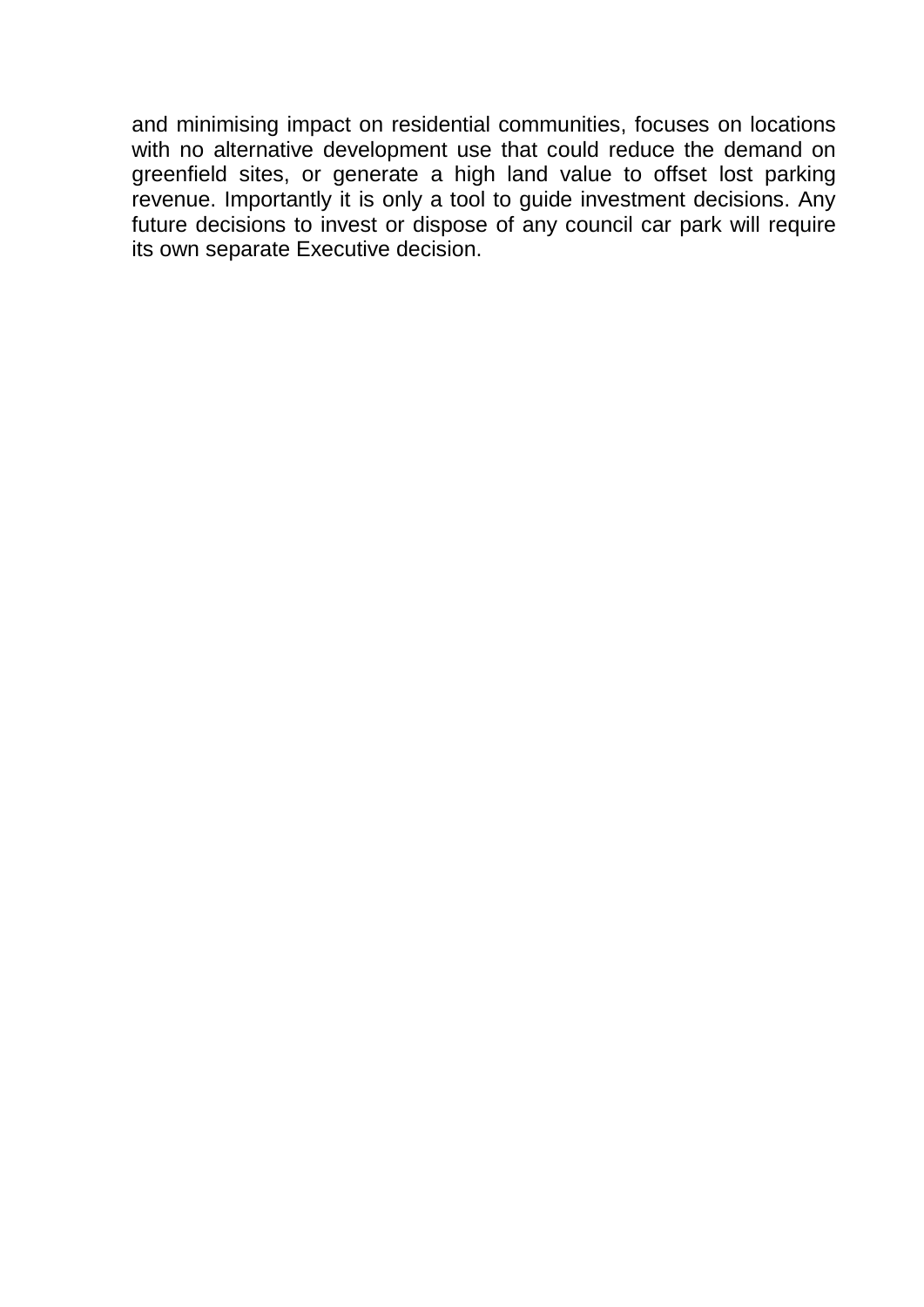# **Contact Details**

**Author: Chief Officer Responsible for the report:**

**Andy Kerr Head of Regeneration and Economy** 01904 554 153

**Neil Ferris Corporate Director of Place**

**Report Approved <sup>√</sup>** **Date** 9 November 2021

**Katie Peeke-Vout Regeneration Project Manager**

**Specialist Implications Officer(s)** List information for all

**Financial: Legal:** Patrick Looker **Heidi** Lehane Finance Manager Senior Senior Solicitor 01904 551 633 01904 555 859

**Wards Affected:** [List wards or tick box to indicate all] **All**  $\begin{bmatrix} X \end{bmatrix}$ 

## **For further information please contact the author of the report**

## **Background Papers:**

Strategic Review of City Centre Access and Parking, Executive Member for Transport, April 2021

The future of the extended city centre footstreets, Executive, November 2020

Update on Castle Gateway and business case review, Executive, October 2020

## **Annexes**

- Annex 1 Strategic Review of City Centre Access and Action Plan
- Annex 2 Strategic Review of Council Car Parking and Action Plan
	- Annex 2a Annex 1 to the Strategic Review of Council Car Parking
- Annex 3 Equalities Impact Assessment for this report
- Annex 4 Open Brief